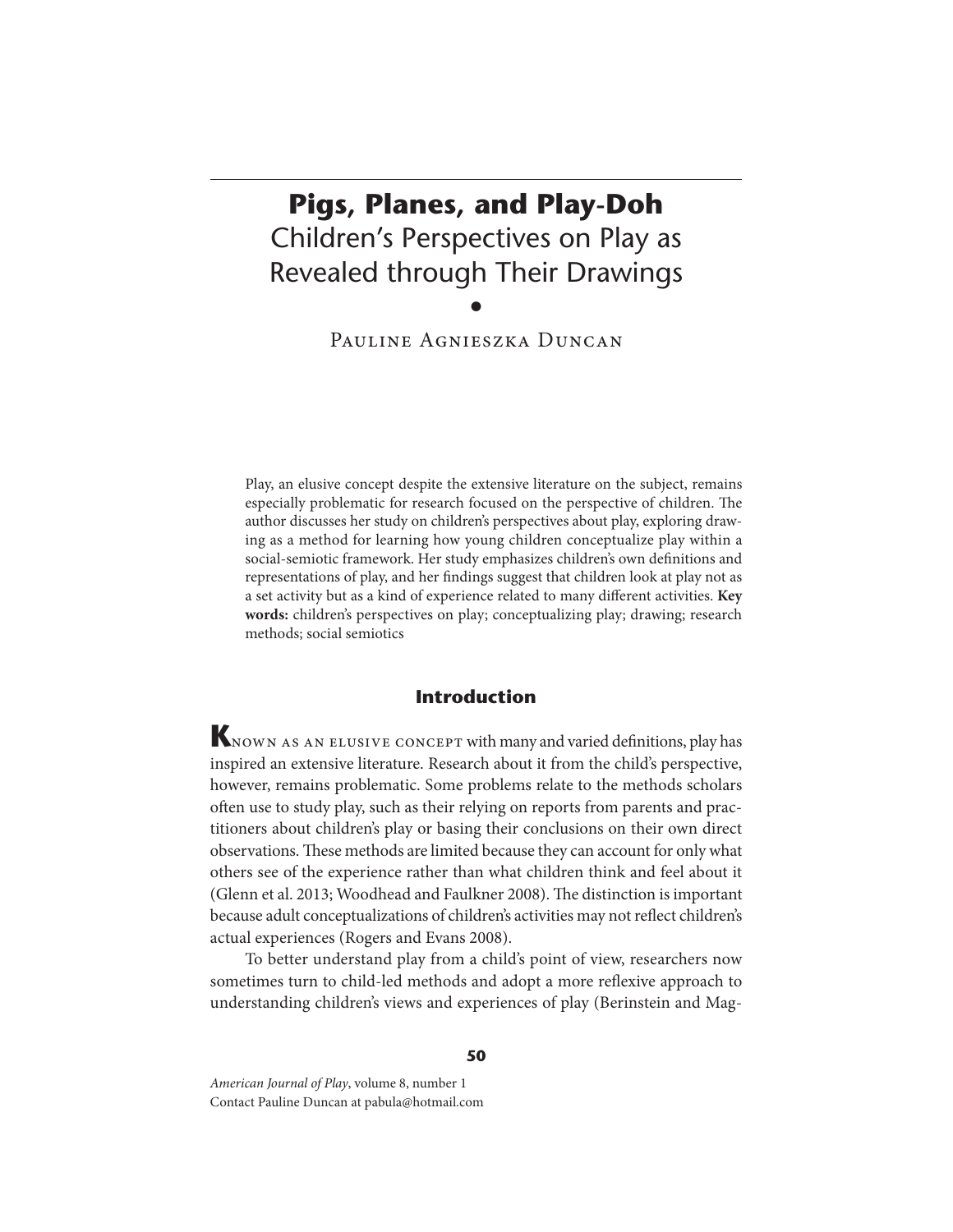alhaes 2009; Glenn et al. 2013). A reflexive approach allows them to reexamine aspects of their scholarly practice, such as how they structure research activities or whether they allow children to share their views. Child-led methods may involve an eclectic array of techniques that give children the freedom and autonomy to choose their own methods of collecting data. For instance, children may use cameras, audio recorders, or iPads to document their own play and its contexts (Arnott, Grogan, and Duncan, forthcoming).

Drawing remains consistently popular with researchers (e.g., Driessnack 2005; Hill 1997; Thomson 2008) as a research tool. It is a familiar, easily contextualized way to understand children's perspectives on play, and it is one of children's most frequent activities (Cox 2005). Drawing is also a particularly good way to collect data because it leaves a record that can be used long after its creation (Korzenik 1995). Lindqvist (2001) argues that an underlying narrative gives children's drawings meaning, not the drawing itself. He suggests that researchers need children's descriptions of drawings to understand what appears at first glance to be more unconventional representations of play than they are. Despite these arguments, researchers often analyze children's drawings independently from the actual drawing process. An analysis of children's drawings that does not gather further information about the drawing—such as the stories children tell about their drawings, the conversations they have about them, and the sound effects they make in relation to them, for example—will not reflect the true meaning of the drawings. Researchers, therefore, have a responsibility to develop methods through which they can observe, record, analyze, and interpret the multiplicity of ways children convey meaning through the embodied act of drawing.

In this article, I report the findings of a study that explored drawing as a research tool for accessing young children's perspectives on play. The study involved two visits to the homes of eight children aged four during which I invited children to express their perspectives on play through drawing. In the study, I adopted a social-semiotic theoretical framework that understands drawing as a semiotic process children use to create and convey messages through representation and signification.

I had had three central research objectives: to develop a principled approach for analyzing and interpreting children's drawings; to create guidelines for the use of drawing as a research tool; and to gather children's perspectives on play by studying their drawings. Here, I focus on the latter objective, considering themes such as children's conceptualizations of play and the significant aspects of play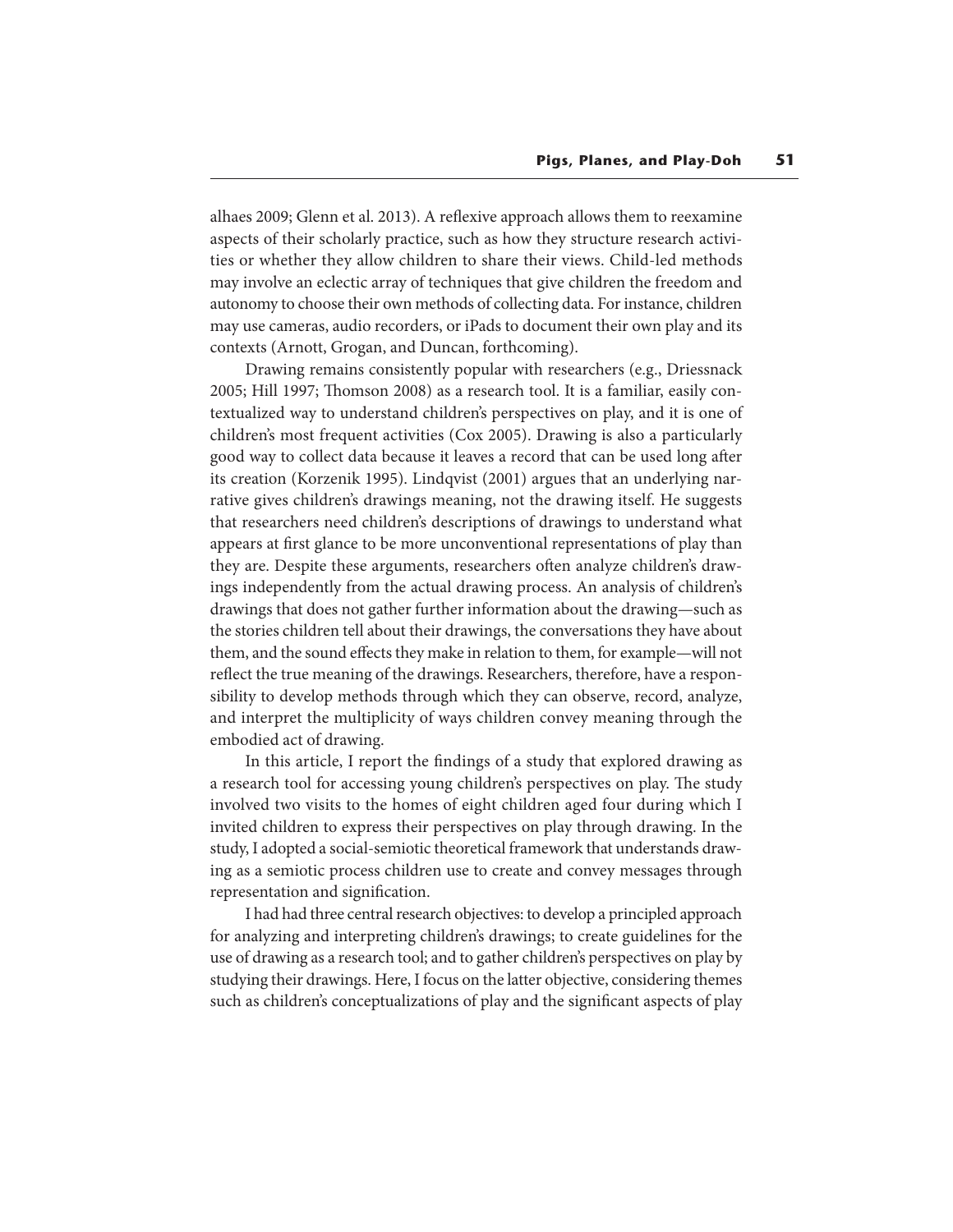for children. By emphasizing children's own definitions and representations of play, I hope to provide a small but unique contribution to our understanding of young children's perspectives on play.

I begin with a brief discussion of how play can be a challenging concept to define and represent, and then I explore children's perspectives on play as revealed by their drawings.

### **Play: An Elusive Concept**

As a concept, play is described and conceptualized in many ways: Sutton-Smith (1997) thought play essentially ambiguous; Cheng and Johnson (2010) considered it a hallowed concept; Pellegrini and Boyd (1993), Ailwood (2003), Harker (2005), and Lindqvist (2001) found it elusive; Moyles (2005) saw it as ephemeral; and Pellegrini (2009) called it "a controversial topic of study." When scholars discuss or experts observe play, they not uncommonly agree with Cohen (2006) that "play cannot just be; it has to have a purpose" (2). But, the purpose of play remains a widely disputed topic, and the ways in which we understand play differ across cultures and over time (Cheng and Johnson 2010) and according to a society's conceptualization of childhood (Woodhead 1998). These differences have given rise to competing definitions and characteristics in play research (Cheng and Johnson 2010; Grieshaber and McArdle 2010). The varied, and at times contradictory, uses of the term "play" can prove problematic for educators and parents, as well as researchers.

Should a researcher, for instance, consider that requesting a child to draw play may be asking the child to undertake a complex task? We could argue that play is a unique subject to draw. Should one try to represent it in its entirety as a concept or only try to represent one aspect of play—by drawing, for example, a toy or a person engaged in some kind of playful activity? The very act of drawing play inevitably calls for an array of approaches. Children's personal interests and their individual play experiences will also affect what they choose to represent. On the one hand, play forms a familiar part of most children's everyday lives. On the other, play remains an abstract concept open to many interpretation, representations, and conceptualizations.

The complexity of play suggests the subject deserves continued exploration into both our understandings of this elusive topic and the ways in which we conduct our research of it.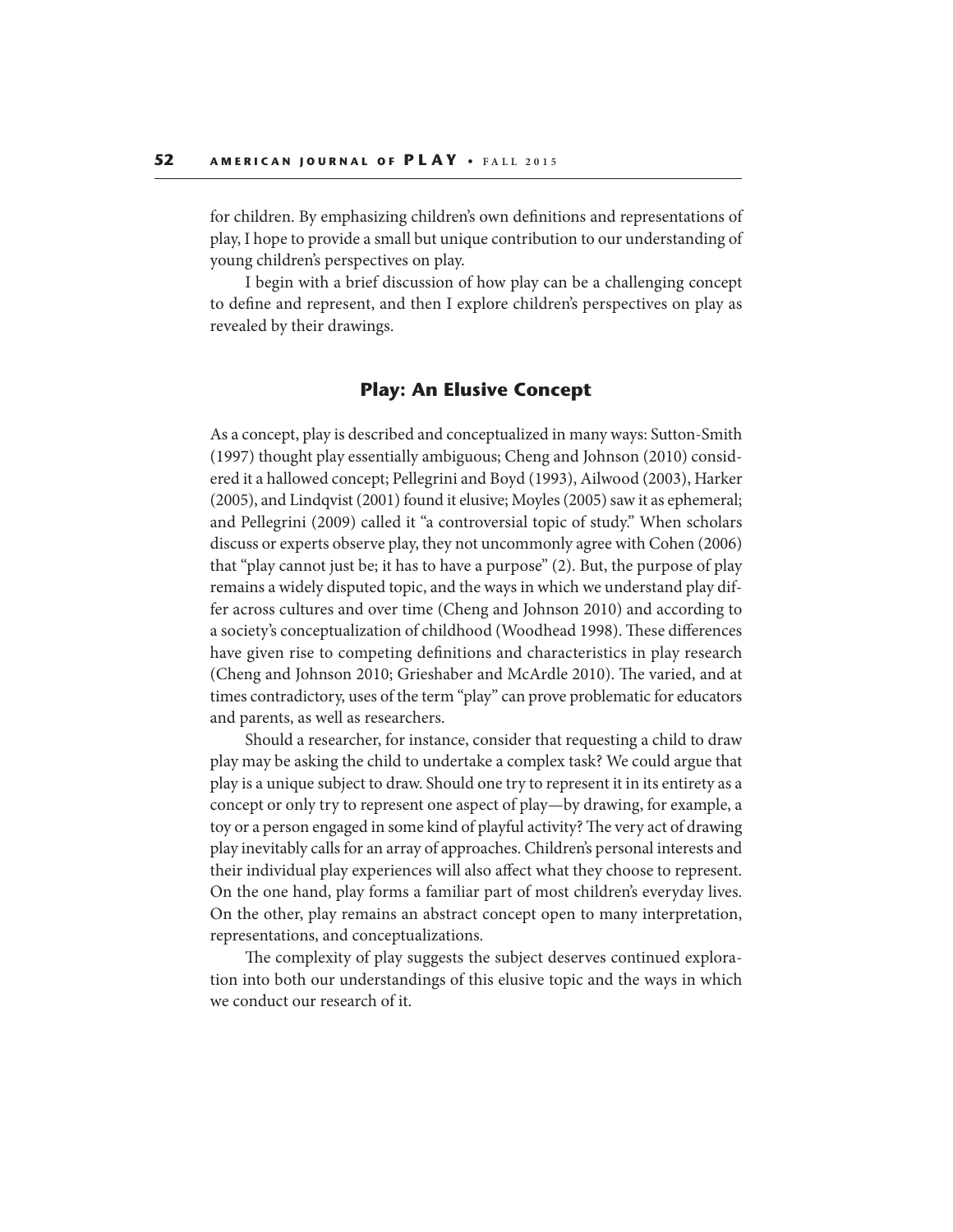# **Theoretical Framework**

Drawing may serve a pivotal role in children's communication (Thomson 2008). Children convey messages during the drawing through representation and signi fication—conveying meanings using signs and symbols (Hodge and Kress 1988). "Semiotics" is a theory of signication, sign production, and the interpretation of meaning as signs and symbols (often as systems of communication). The basic semiotic unit is the "sign," which stands for something other than itself and is the means by which people express and interpret meaning in the world. Social semiotics is a branch of the field of semiotics that concentrates on the practices of meaning making and that considers how we make meaning using various semiotic resources, modes, and their affordances. It stems from the premise that signs and messages are always situated within social contexts (Kress and van Leeuwen 1996). We can use social semiotics analytically by drawing on these contexts to establish how we assign meanings to our texts and use semiotic resources in our communication. Kress (1977) describes how children in particular create meaning through an array of semiotic modes (multimodality) such as color, line, text, speech, and gesture. A multimodal social-semiotic approach therefore recognizes that the communication of young children is interwoven with their surroundings.

The social-semiotic framework lets us explore children's visual communicative practices as representations of their perspectives on play in the wider culture and subcultures to which they belong. In other words, although their drawings are unique, children reflect prevailing cultural assumptions and practices through their artistic representations.

# **The Study**

My sample included four girls and four boys, aged four to four and a half years from across central and northern Scotland. I adopted a phased-sampling strategy that enabled me to gather a pool of families through the process of snowballing. Using personal contacts, I found two families to take part in the early research stages. These two families provided details of friends and neighbors who formed the basis for the pilot sample. The six families who participated in the pilot then provided contacts for other families who then formed the final sample for the main study.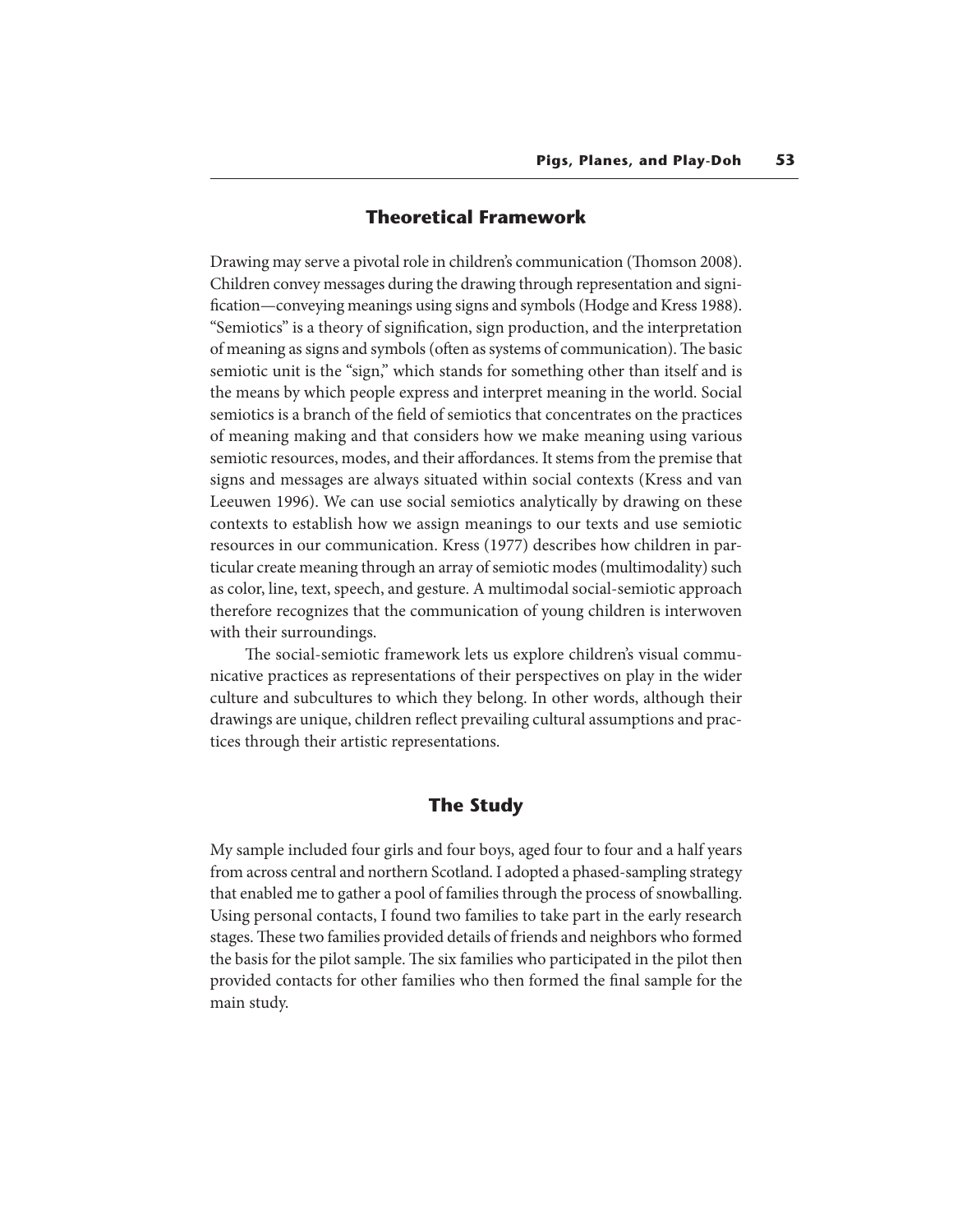The study involved two visits to each of the homes of the eight children, during which I invited children to represent their perspectives on play through drawing. Each visit lasted approximately ninety minutes. At the onset of the visits, children wanted to show me their playroom or toys. They suggested we engage in different activities including playing outdoors or playing with building blocks, dinosaur figures, toy cars, a baby doll, or a toy tractor and farm animal figures. One child considered play with her own horse. I collected data based on their drawing, using photography, free play, and my conversations with the children. I also video recorded and then transcribed the drawing activity and corresponding discussions.

To allow freedom of choice, I provided blank sheets of paper and a variety of drawing tools—colored pencils, crayons, and felt-tip pens. Children were invited to draw their perspectives on play using a question: "Will you draw anything you can think of when you hear the word 'play'?" I adopted the question from a study exploring children's perceptions of recess by Angelides and Michaelidou (2009). I also asked a second, more specific question, "Will you draw a person playing?"

Each child consented to my retaining his or her drawings.

Using social semiotics (Kress and van Leeuwen 1996), I developed a four-step analytic approach (4-SASA) to provide a systematic and detailed description of the children's representations that enabled me to interpret the children's concepts, experiences, and understandings of play (Arnott, Grogan, and Duncan, forthcoming). I analyzed each drawing in conjunction with transcripts of the child's recorded conversation and narratives generated by the drawing process, which I had recorded. Using my four-step approach, I first isolated signs within drawings through manual annotation. Then, informed by the children's conversation, I documented their understanding of signs and social signicance. Next, using specific categories of social-semiotic analysis (including mode, sign content, color, salience, composition, anchoring, and purpose of sign), I identified the children's motivations and interests for specific sign production. Finally, I examined the choices that had underlaid what they included or excluded to illustrate play.

I conducted the study in accordance with the British Educational Research Association's Revised Ethical Guidelines for Educational Research (2004) and the association's second revision of the Ethical Guidelines for Educational Research (2011). All the parents and children involved in the study consented to participation and to the use of the data gathered for academic purposes. I used pseudonyms throughout this article to maintain the subjects' anonymity.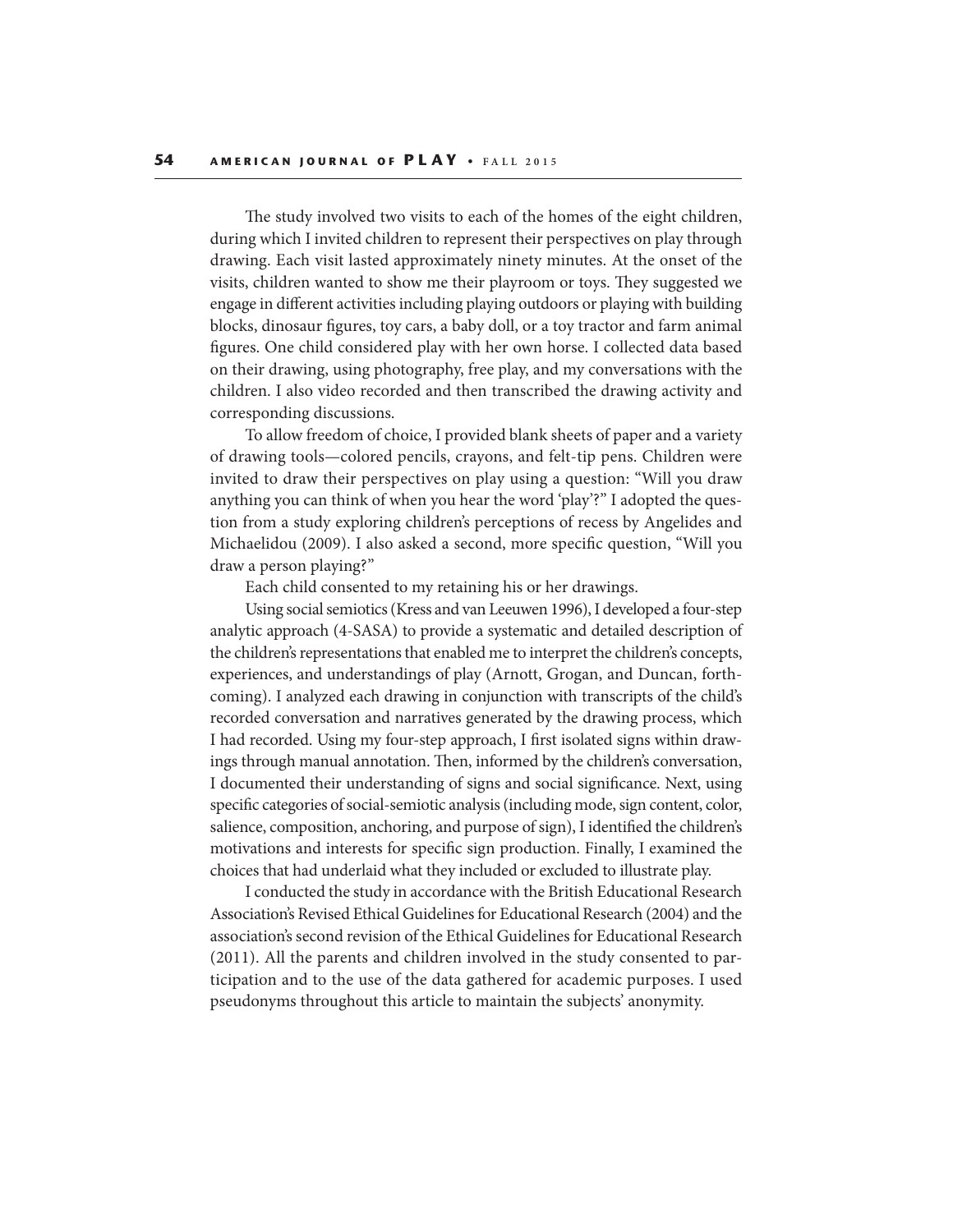# **Children's Perspectives on Play as Revealed by Their Drawings**

I gathered ninety-eight drawings over the course of two visits to each child. The children produced a wide range of representations to convey their perspectives on play. These varied from drawing objects to illustrate their favorite toys or playthings to more complex representations of play scenes and abstract concepts. Central aspects of play included social interaction, amusement, autonomy, and entertainment. The play the children represented in drawings included adults, pets, specific family members, and fictitious characters.

## *Play as Experience*

Each child had an individual way of representing play, sometimes conceptualizing play uniquely from other children. My observations indicated that



Figure 1. Charlotte's representation of play as an experience: "Done! That's me," she said, "playing with Play-Doh!"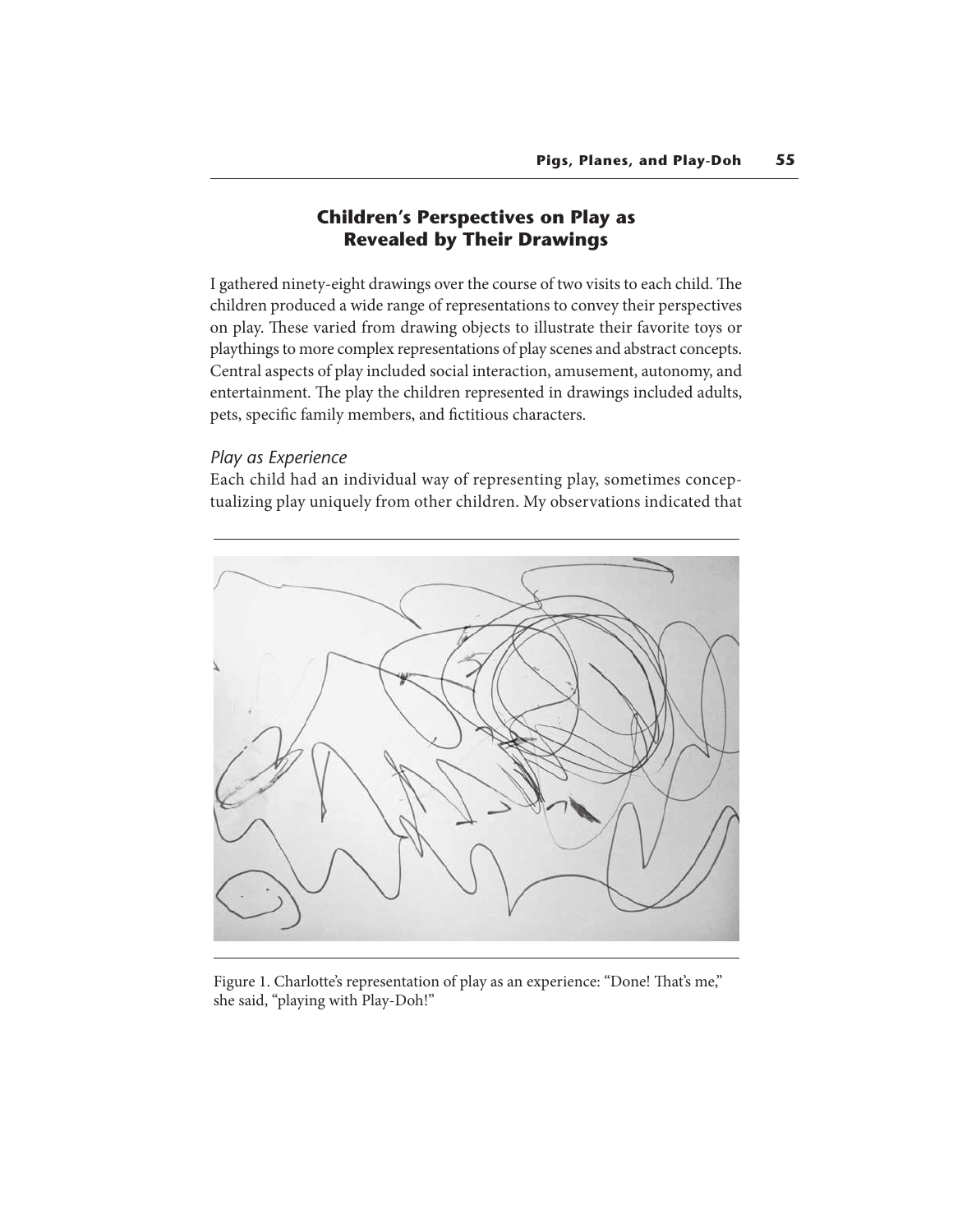researchers should realize that an activity some children consider play may not look much like play to an outsider. I wish to highlight the diversity of the children's depictions of play, emphasizing both their idiosyncratic viewpoints and the breadth of images they produced when drawing an abstract and broad topic.

Drawing or describing what one does with an object during play is not a simple task. For instance, figure 1 demonstrates how Charlotte represented play as an experience. She approached the blank page with no trepidation, immediately and spiritedly scribbling a swell of squiggles, loops, and wavy lines. She then declared, "Done! That's me, playing with Play-Doh!"

Upon further analysis, her approach to representing play suggested that Charlotte used the actual process of drawing to demonstrate what play looks like—or even feels like. By enacting the activity of playing with Play-Doh, she captured the spontaneous feel of play through the image and act of drawing. Matthews (1999, 2010) suggests that we should consider young children's drawings to be action representations because they demonstrate on paper the processes of interaction between thought and the unfolding events. Charlotte demonstrated the point by the meanings she assigned within the actual image and by the energetic way she drew it.

In this particular representation of play, the Play-Doh modeling material was not of primary significance. Instead, Play-Doh was a tool that facilitated an enjoyable play experience—fostering uninhibited playful, creative, and physical behavior. The children would most likely have represented Play-Doh as an unidentiable "blob" on the page—static and uninteresting. Such an image would be the opposite of what Charlotte considers quintessentially play.

Charlotte's approach to the prompted drawing demonstrates that the ambiguity and abstraction of a representation does not signify a lack of meaning. This suggests that researchers should approach the interpretation of visual images with a sensitivity to and an awareness of children's motivations. Only then can they ensure that their interpretations fully consider children's attempts to represent play as, for instance, behavior or experience, rather than as simply a palpable illustration of play.

#### *Adults Play Too*

Lowe (2012) has claimed that from the child's perspective, "play for adults… is different" and that children "do not expect adults to play in the same was as they do" (274). McKenzie's drawing of her father and me (figure 2) epitomizes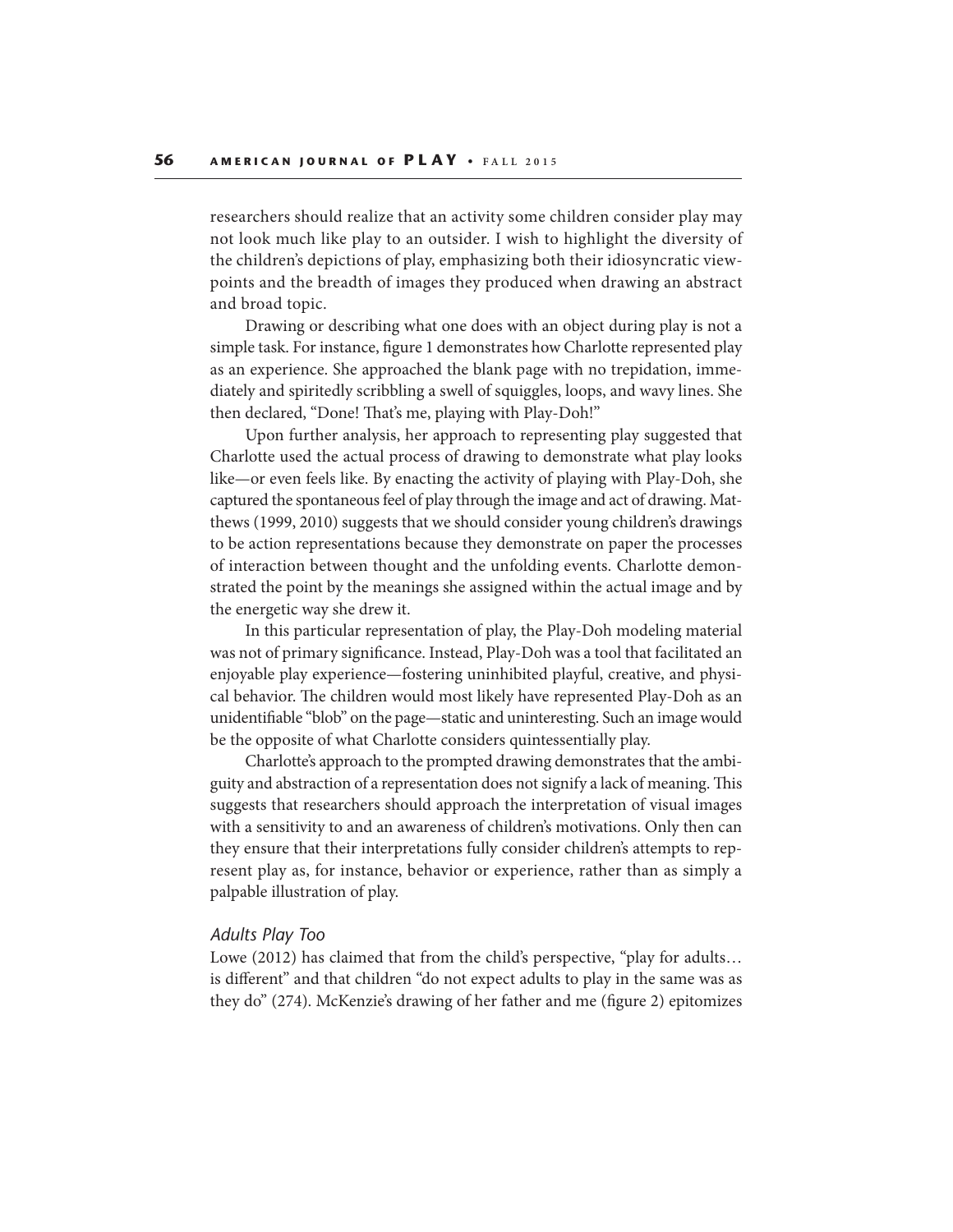

Figure 2. McKenzie represents her father and the author drinking coffee as play

a child's unique conceptualization of play and how adults fit into it. McKenzie has drawn her father and me drinking coffee and characterized it as her father and me "playing."

Based on the 4-SASA, we can see that McKenzie made the face a salient aspect of her sketch, drawing our attention to them. She used a bright green pen to frame these two central elements, possibly suggesting that faces are an integral part of identifying an individual and their disposition. McKenzie represented the emotion felt by the two figures during the play episode through a literal representation of happiness: she drew the figures smiling. The fact that the figures are holding hands denotes friendship or affiliation, further reinforcing play as a positive social practice. The figures also voice affirmations that McKenzie verbalized during her narratives with such comments as, "And you say 'Yummy coffee!""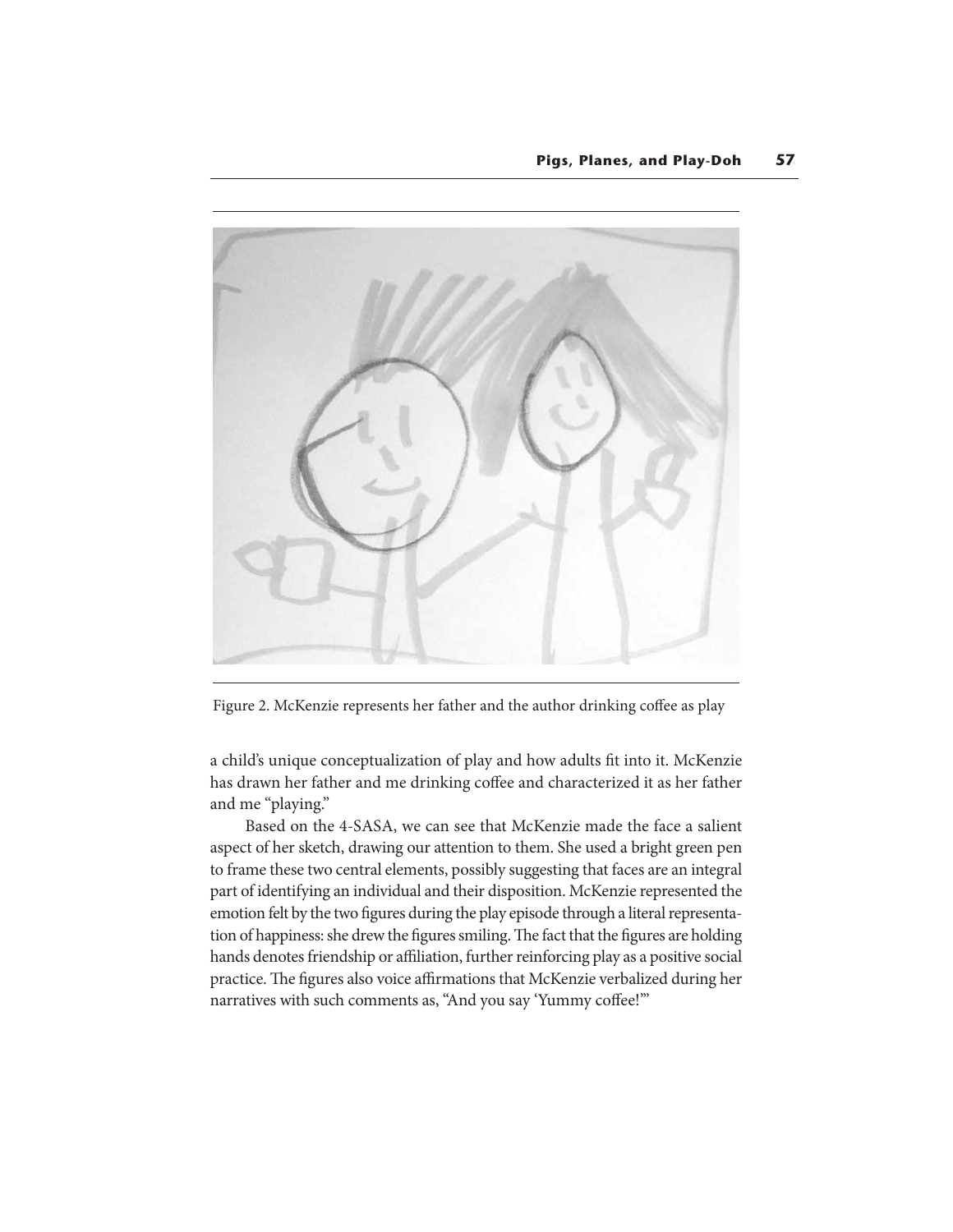MCKENZIE: That's my daddy's hair. And that's you. . . . Look. And a big square with my daddy. . . . And you are playing with my daddy. And you say, "Yummy coffee!"

DUNCAN: [laughs] Are we having coffee?!

McKENZIE: You're having coffee. Coffee is yummy [she says in a different voice], then he says, "We'll come here later . . . in 7 minutes . . . if your mum says yes." (Transcription, November 25, 2010)

Each figure grasps a cup. McKenzie has represented these cups as solid shapes placed next to the hands of the figures in—as Kress (1997) would describe it—the most apt form. Both cups have visible handles, although you cannot in reality see the entirety of an object from any particular angle. McKenzie showed the cup handles by presenting the object in its most obvious silhouette. For instance, both images in figure 3 could be mugs, but the mug on the right might



Figure 3. Example of representations of mugs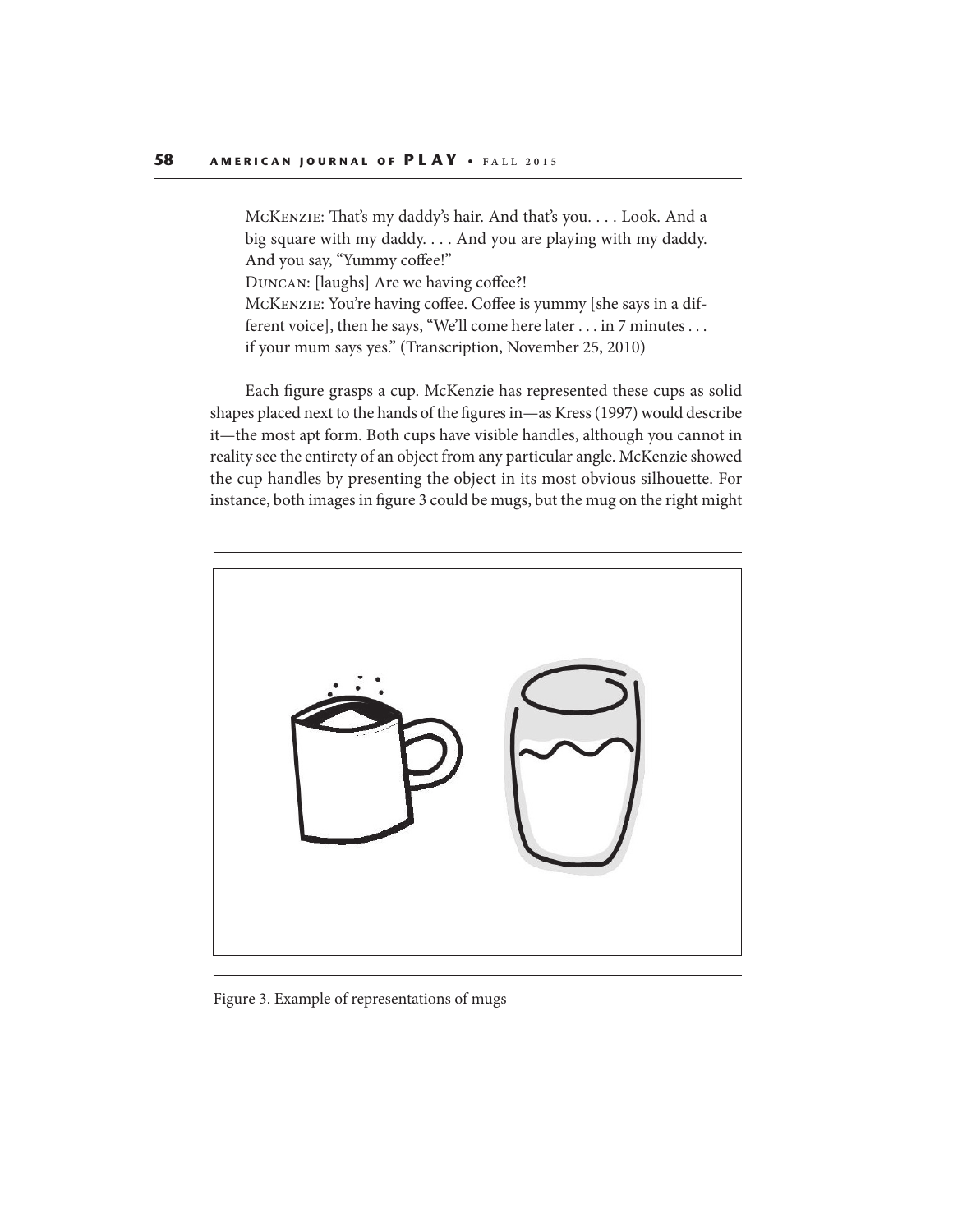appear at an angle where the mug's handle would not be visible. As we do in speaking when we choose the most apt word, children—when communicating information through drawing—will choose a representation that they think most effectively conveys their message; in this case, the left-hand representation of a mug.

These two cups provide a tangible anchor that prompts interaction between the figures both in terms of a mutual social activity (drinking coffee) and a source for conversation (commenting that the coffee is "yummy"). Thus did McKenzie attempt to ensure the correct interpretation.

From McKenzie's perspective, adults as well as children can play, and not only with a child but also with another adult: "and you are playing with my daddy." In her specific representation of play, McKenzie transferred the manner in which she experiences and perceives play to how she perceived adults to experience an enjoyable social activity. Informed by her many other drawings of play scenes, we can see that the central, and most signicant, aspect of play for her is social interaction. If McKenzie conceptualizes play as friends engaging in an enjoyable social activity, it makes sense that she would represent the play of adults by transferring her positive experiences with a friend to an activity that she sees as part of adult culture, such as conversing over coffee. By representing play this way, McKenzie effectively conveyed a play experience that I could have had with her parents.

Other studies show that children conceptualize play as a fun activity. Hence, when activities cease being fun, they cease being play (Glenn et al. 2013). It follows that children may not necessarily view any particular activity as play and some other activity as not play. Instead, the experience of engaging in a particular activity provides the pleasure, entertainment, amusement, or satisfaction that causes children to define it as play.

#### *How Can a Plane Be a Metaphor for Play?*

On the one hand, play is a familiar part of most children's everyday lives. On the other, it is an abstract concept with many possibilities and variations for interpretation and representations. As I have mentioned, there are various notions among professionals and parents as to what play should actually look like. These adult notions about play can affect the ways researchers interpret how children represent play in drawings. In addition, some children's drawings can seem enigmatic to us and require more information than merely the image set before us.

As an example, let us examine McKenzie's plane in figure 4. Clearly, here it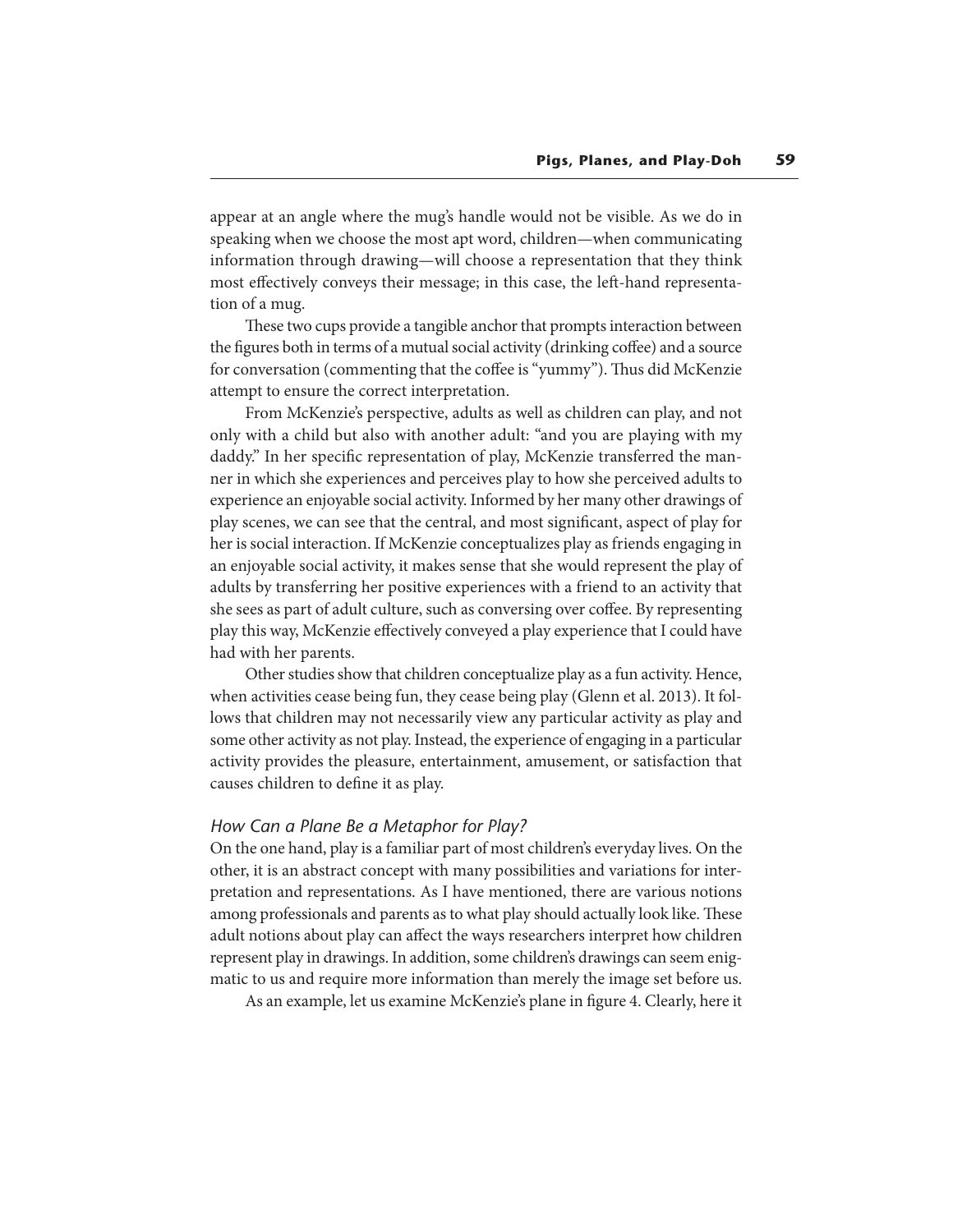

Figure 4. McKenzie's representation of an airplane

is not as simple as saying "this is play." However, if we refer to her conversations about the drawing, we not only gain insight into the significance of the image, but also how this relates to McKenzie's specific play experiences.

McKenzie: A plane! [She then makes her hand spin around making a swooshing sound] It's like an airplane.

Duncan: It's like an airplane.

McKenzie: [makes more plane noises]

Duncan: Is that what the plane does?

McKenzie: [She makes more noises and actions of the airplane] I like that airplane noise. [She starts drawing an airplane on some paper while leaning on the floor] I go on holiday on a plane.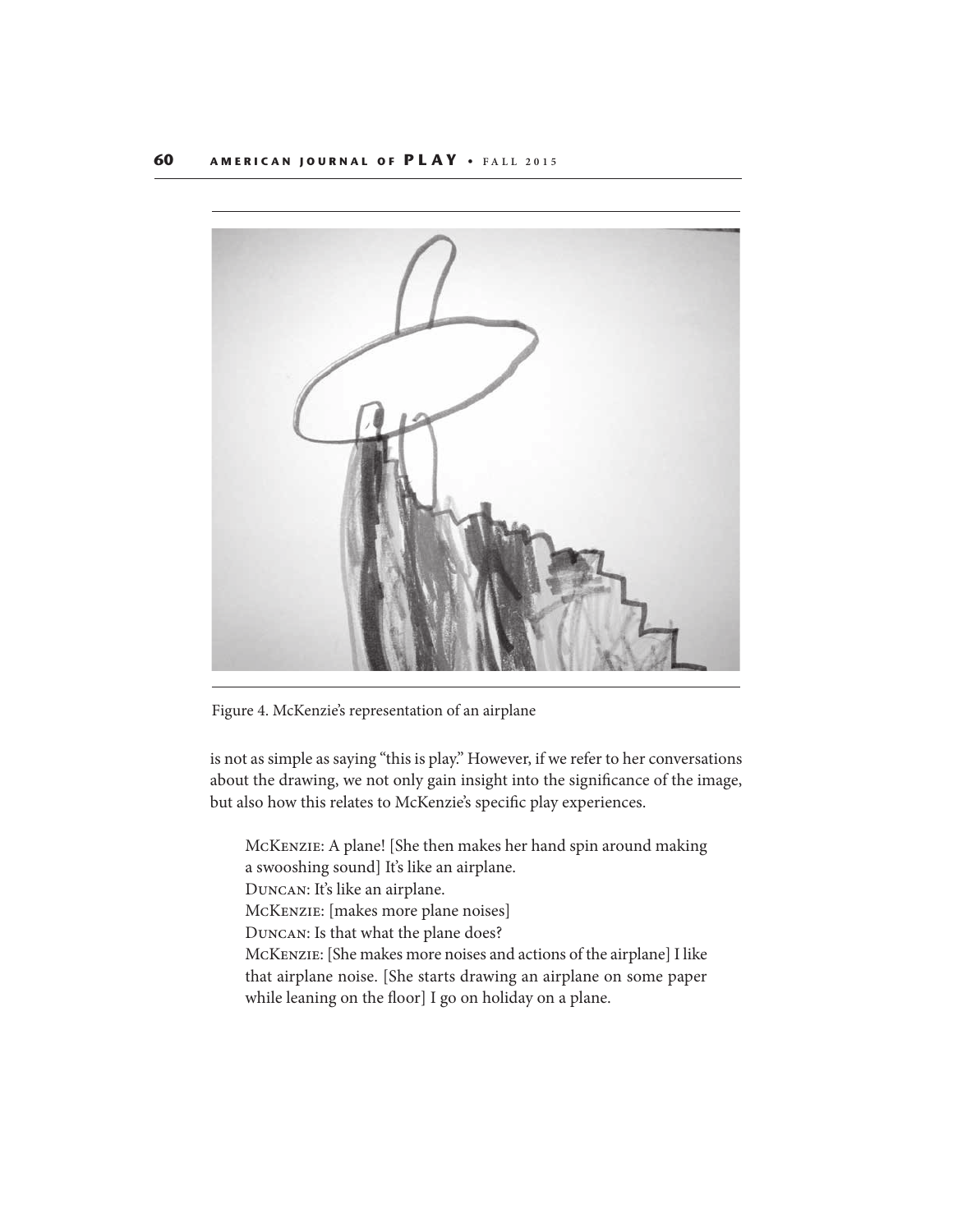Duncan: Oooh, you go on a plane . . . when you go on holiday? McKenzie: I like to go on the plane to meet my grandma that are mine. [She then uses every color in the pencil case, one-by-one, to color the entire airplane]. . . . Really, really, really bright! I have yellow go down. Oh no. This pink is running out.  $\dots$  And then green. Greeeeeen. Green is the last . . . now. I haven't no colors. [She sits back from the drawing] I'm all finished. Look at my airplane! (Transcription, November 25, 2010)

In this scenario, McKenzie seemed to be thinking about the word "plane," perhaps as the result of word association after I asked her to suggest a word that sounded like play to her rather than something that simply represented play. She first verbalized her thoughts, "It's like an airplane," then she developed this idea with sounds and gestures, spinning her hands while uttering a swooshing noise. Drawing as an embodied act means that the hand plays an integral role (Pallasmaa 2009) as both a tool and a symbol—in other words, as a semiotic vehicle. In McKenzie's case, she often used her hands to symbolize the movement of objects or people, and she also used her hand as a tool for communicating through drawing. The visible consequences of a child's meaning making—both the marks a child makes on paper and the gestures and behavior accompanying them—are the externalizations of the child's attempts to communicate his or her perspectives. As I noted with Charlotte's drawing, this idea resonates with Matthews' notion of action representation (2010). If we first consider Matthews's concept to also include children's multimodal meaning making (Kress 1997), then we see that to interpret children's perspectives from drawings successfully, we must acknowledge that children convey meaning through the entire drawing process.

Some may consider McKenzie's representation of play as an airplane to be abstract and unrelated to the concept of play—merely idiosyncratic, her personal notion about the "sound" of play. Nevertheless, the drawing prompted a memory relating to her own experiences of traveling with her family (i.e., taking an airplane to visit her grandmother) and the pleasant activities in which she engaged during the flight (i.e., playing with her sister). This emphasizes the uniqueness of a child's personal experiences of play, to which he or she may attribute different significance to different contexts and situations.

The vibrancy of the airplane's boarding ramp makes it a salient feature in McKenzie's drawing. She took artistic license with the boarding ramp, using color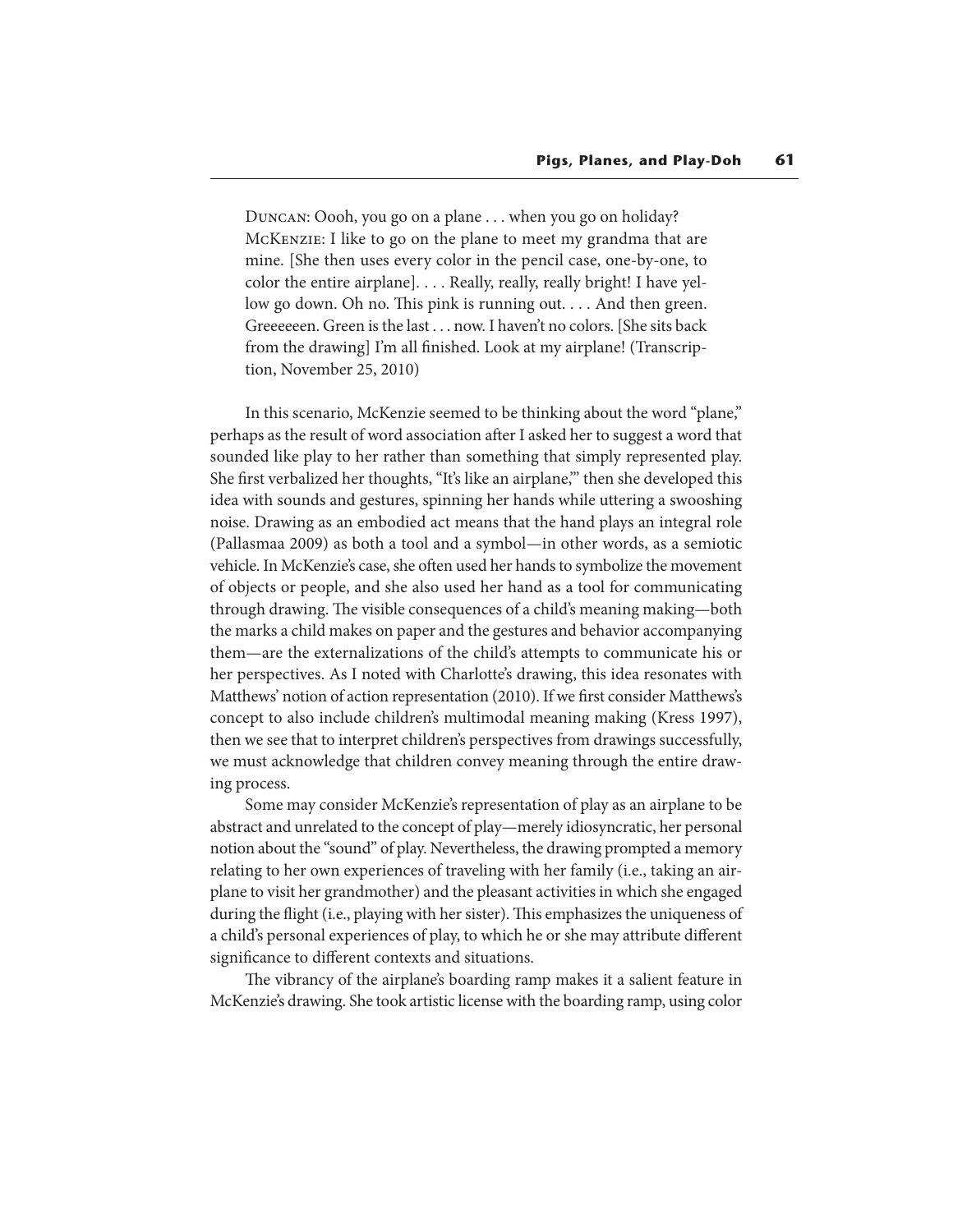as a semiotic resource (a way of conveying specific meanings) to create a structure that welcomes passengers and brings about a sense of occasion. It represented, in essence, a very special occasion for McKenzie. Over the course of my visits, she frequently referred to her grandmother, who resided in a different country. Clearly, the time McKenzie spent with her grandmother appeared precious her.

Following some free drawing, McKenzie states that she is now going to make a card for her grandmother, "because she loves me."

McKenzie starts drawing another image; this time on my sheet of paper. She draws a female figure with long hair wearing, as McKenzie described, "a pretty dress." She then decides this figure is her sister, "She's jumping." Then [she] exclaims, "But you can't jump at grandma's!" (Field Notes, November 15, 2010)

In contrast to the rainbow-like boarding ramp, the airplane remained white, reflecting the preference for realism in her drawings in Scotland, because the majority of planes are white.

As a whole, McKenzie's drawing tells us a story, illustrating the context of an actual play episode and thus setting the scene for her narrative. In other words, this is not play, but it is the location of a play experience. Here, the context is highly significant and possibly a unique aspect of the play episode. The play itself may have consisted of activities she typically experienced with her sister, but it has gained special significance because of the atypical context and what this context, the plane, signifies—the beginning of a family vacation. Many factors contribute to children's play experiences, and children can find opportunities to play in most, and diverse, contexts (Glenn et al. 2013).

#### *Play Things*

Plowman and Stevenson (2012) imply that anchoring play with an object is key to representing it as an image. In their research, they asked parents to send texts and photos of their children's activities at particular times of the day: "Although this was not a requirement of the exercise, many of the text messages also referred to what the child was playing with, suggesting that the prop (e.g., a toy or a household object used as a toy) was an integral part of defining play" (8). I find it worth noting that children tend to represent play as an activity that involves an object (such as a toy or sporting equipment). By adding a toy, for example,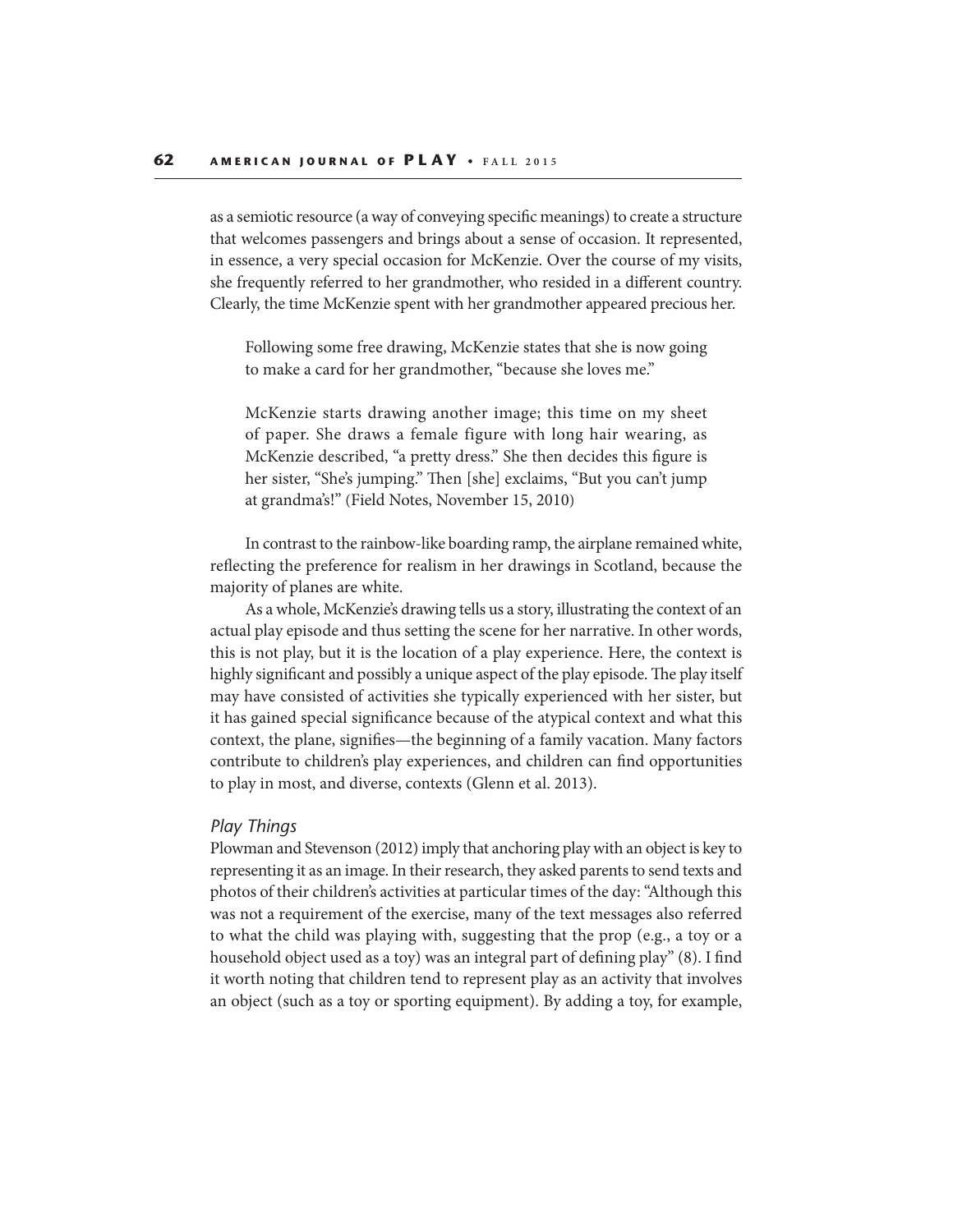we can interpret the response as playing. Similarly, children themselves may consider playing with something to be a good (i.e., a more conventional or more successful) way of conveying the concept of playing.

Kress (1997) suggests that from a social-semiotic perspective, an awareness of context and audience is a necessary part of communication. This means that a child attempting to draw play will try to represent it as clearly as possible for the viewer, either by adding, for instance, a toy, or by describing the episode verbally. This may account for the fact that four of the children in my study chose to draw figures playing with a ball. Playing with a ball may indeed be one of the most universal forms of play—at any age, across the globe, and in any era. Therefore, we could consider a ball as an effective means of anchoring an elusive concept such as play, of presenting it in a contextualized and concrete form.

One specific example is Charlotte's drawing of her Peppa Pig ball (figure 5). Peppa Pig is a British animated television series about a friendly female pig and her adventures with friends and family. A vast range of Peppa Pig merchandise has branched off from the animated series—toys, stuffed animals, play sets, video games, and sporting equipment. To complete her representation, Charlotte retrieved a ball from the kitchen and then methodically copied the object as it lay beside her. At certain points during her drawing, her mother offered supportive suggestions and words of encouragement.

Duncan: Can you draw anything you can think of when you hear the word play?

CHARLOTTE: Well . . . I can draw a football?

Duncan: Okay.

CHARLOTTE: [Bolts upright and rushes to the kitchen.] That's the one I've got [throwing a ball into the living room]. A Peppa Pig one! [Charlotte peruses the images on the ball] No daddy pig . . . where is he? [Turning the ball around] I had him somewhere.... He's got... he's got a ball! The same as me!

DUNCAN: Oh yeah. They're playing with a ball as well.

CHARLOTTE's MOTHER: So you can draw that then, ... Peppa with the ball.

CHARLOTTE: [She begins drawing] Right . . . dark colors. . . . I'll make dad the bigger one…I'm doing the same one as Peppa Pig. [She continues to draw quietly. After a few minutes she holds up the drawing] Look! (Transcription, December 13, 2010)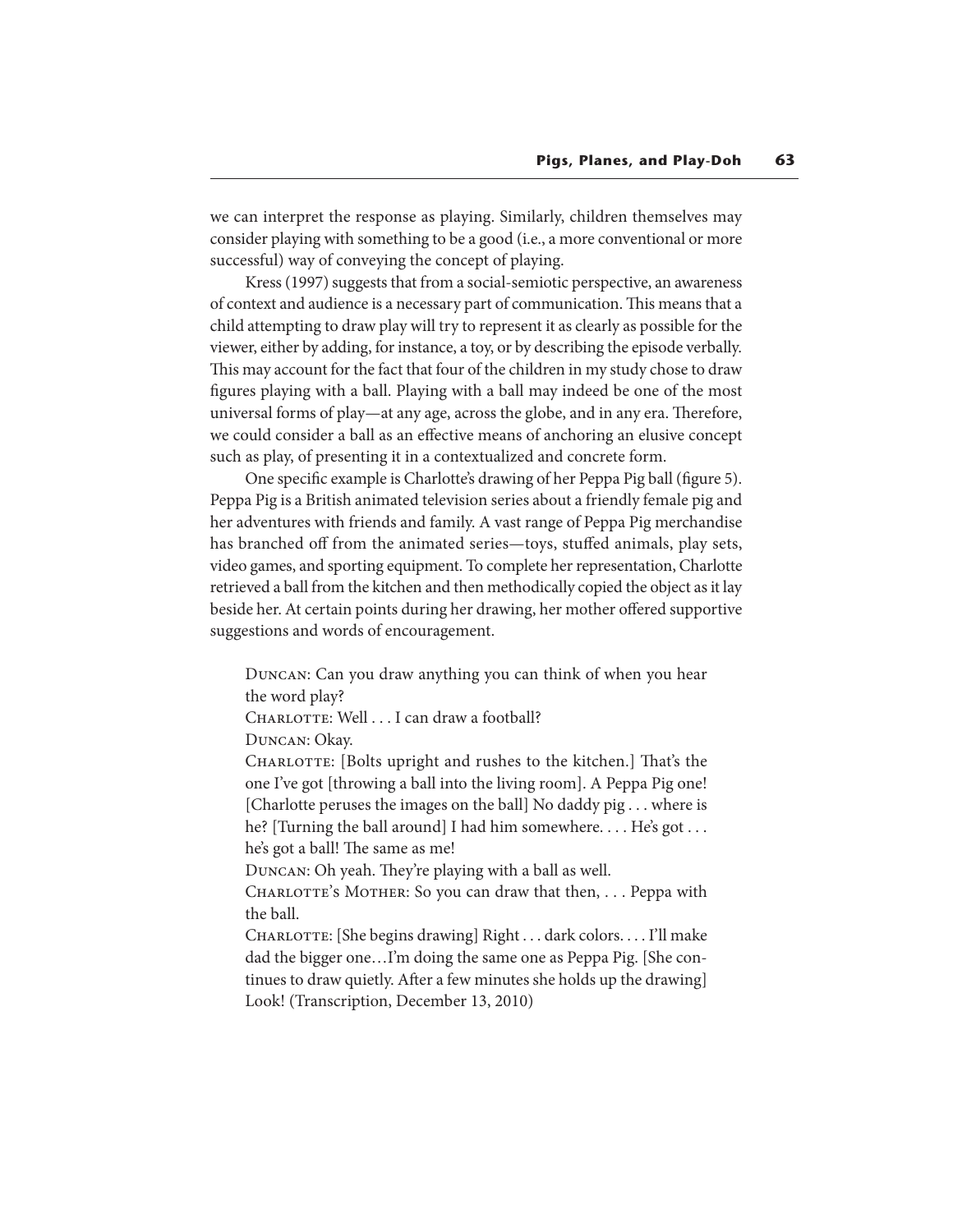

Figure 5. Charlotte's representation of her Peppa Pig ball

It is important to note that this is a short excerpt from a ten-minute episode of drawing, coloring, cutting, and conversation about Charlotte's representation of her Peppa Pig ball. The time and energy invested may reflect the significance to her of the ball or—more specifically—the theme. Charlotte filled the page with a large image of the ball, thus her primary interest would seem to be the object itself. Furthermore, rather than some generic ball, this ball is special due to its theme, Peppa Pig, a favorite of Charlotte's, and so the ball is even more meaningful.

#### *Play Partners*

The 4-SASA revealed that children often included representations of significant figures with whom they play. Informed by the criterial aspects of Eva's drawings, we see a trend of significant play partners appearing throughout her play scenes. The two primary play partners frequently featured in Eva's drawings are her sister and her horse (figure 6). Eva adds text to the drawing to identify the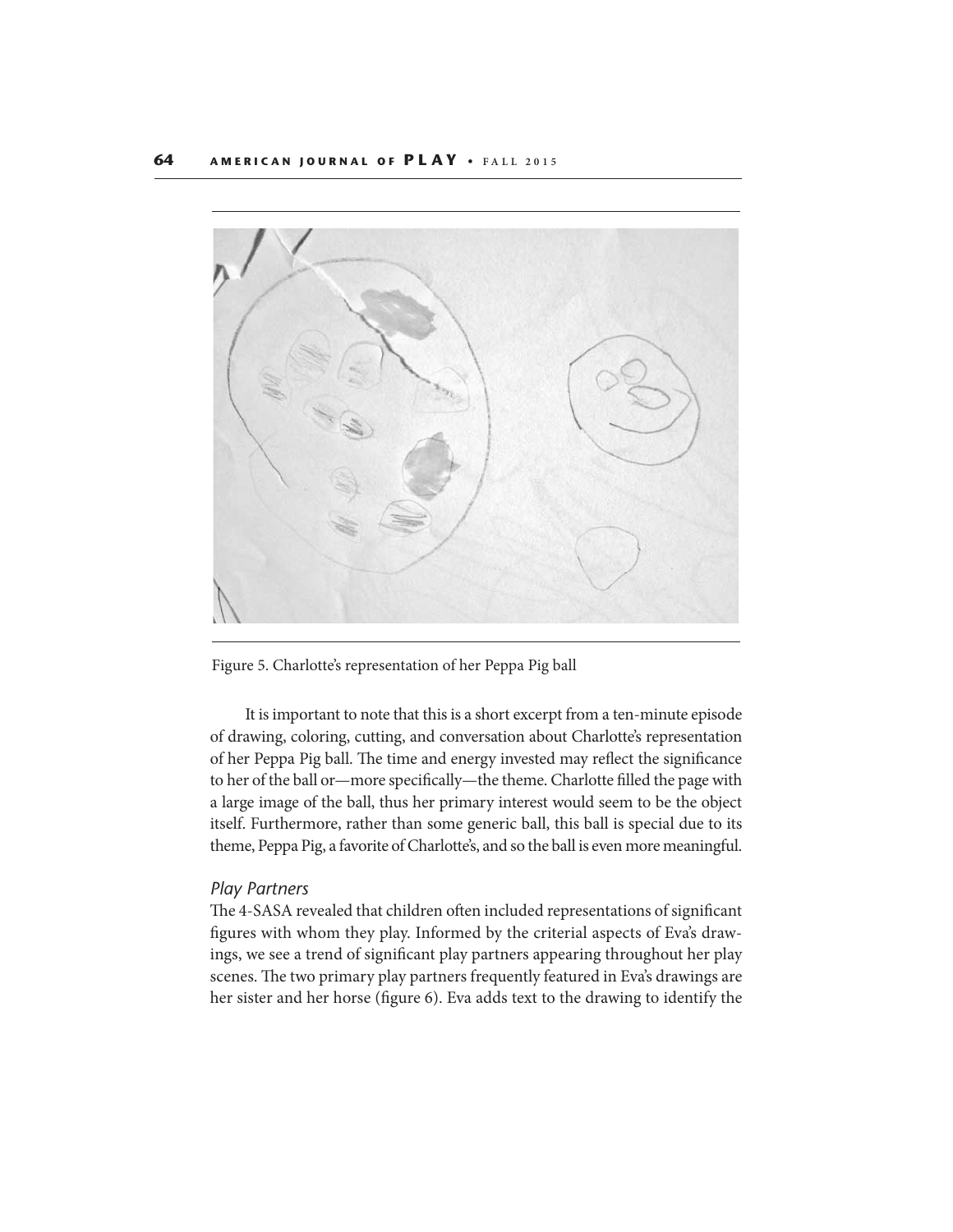two characters. She labels the girl on the ground as "Lucy," her sister, and the girl on the horse as herself, "Isla," using an arrow to link the text to the appropriate image. Lucy is a significant figure appearing in most of Eva's drawings as well as being frequently mentioned in conversation, usually with a sense of admiration.

"My sister's a really good drawer! She can draw horses, look." Eva gets up and points over at the kitchen wall where quite a few of their drawings are on display. "She drew that one . . . and that one . . . and that one." Pointing at specific drawings. She comes back over, sits, and continues drawing. [Conversation and drawing with Eva (Field Notes, January 29, 2011)]

The study considers her horse a play partner rather than a pet or "object of play" because it appears as a character in Eva's play scenes, much like herself and her sister, rather than as something she plays with as she would a toy. In Eva's drawings, she has given the anthropomorphic horse long eyelashes, a hint of an eyebrow, and a smile (figure 7). The horse constitutes a large and central feature of the drawing, and the orientation and gazing of the sisters both toward each other and the horse suggests an interaction among all the figures. Moreover, the eyelashes and overall expression suggests a wide-eyed engagement with the group as a whole. By considering Eva's motivation and interest in our analysis, we see that her passion for horses have motivated her representations of play.

Eva's desire to represent a particular emotion could be her primary interest in the drawing process as she attempted to convey a pleasurable play experience with her horse and sister. Hence, she uses the appropriate visual signs such as upturned mouths to signify smiles and happiness. In her desire to convey the messages in her drawings, Eva reiterated the visual by explaining what the cultural conventions signify.

"That's a heart." Eva explains as she points to the little heart shape she had drawn; almost radiating from the figure on the horse. "It means I love my sister." (Field Notes, January 29, 2011)

Most of Eva's drawings included these characters interacting and engaging with each other. And she further developed them through her narratives. Here Eva describes a different drawing for me.

Eva: Hmmm . . . Oh I know what I wanted to show you! [She bolts up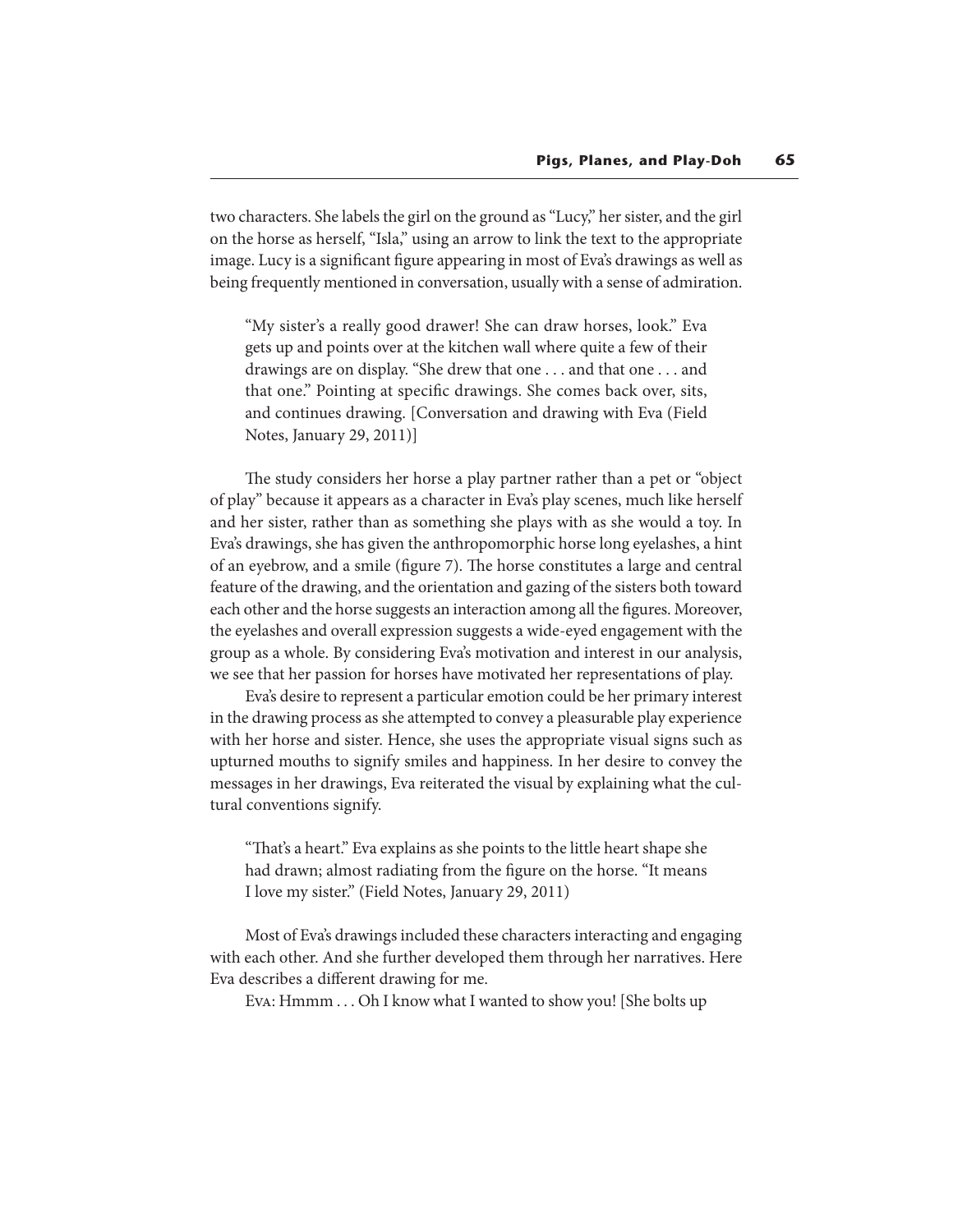

Figure 6. Eva's drawings of horses, her sister, a teddy bear, and herself at play Figure 6. Eva's drawings of horses, her sister, a teddy bear, and herself at play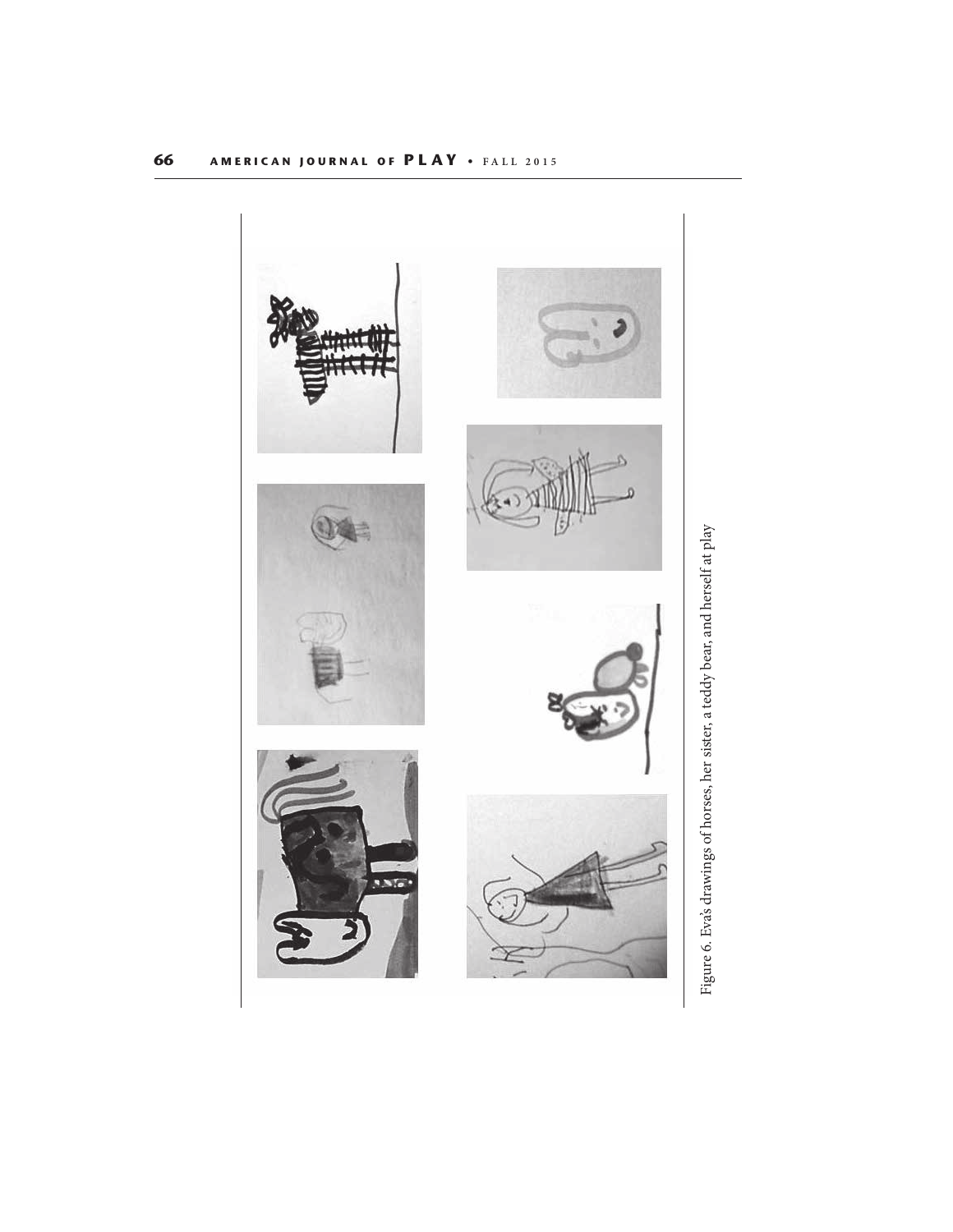

Figure 7. Eva's anthropomorphic representation of a horse with long eyelashes, a hint of an eyebrow, and a smile

from the table and scampers through to the other room and comes back with a very large picture] Duncan: Wow! Did you do this? Eva: Yeah. This is my sister . . . this is Poppy [her pony]. She's a . . . she.... That's the sun  $\dots$ Duncan: Uh-huh. Eva: That's just a teddy bear [pointing at a bodiless face of a blue bear]. And that's Sandy [her dog]. . . . She's playing on the grass [pointing at each thing as she described it]. DUNCAN: Wow! That's so good [she continues to hold it in front of me so I can have a proper look]. (Transcription, February 16 2011)

Overall, Eva's image conveys a sense of joy, engagement, and animated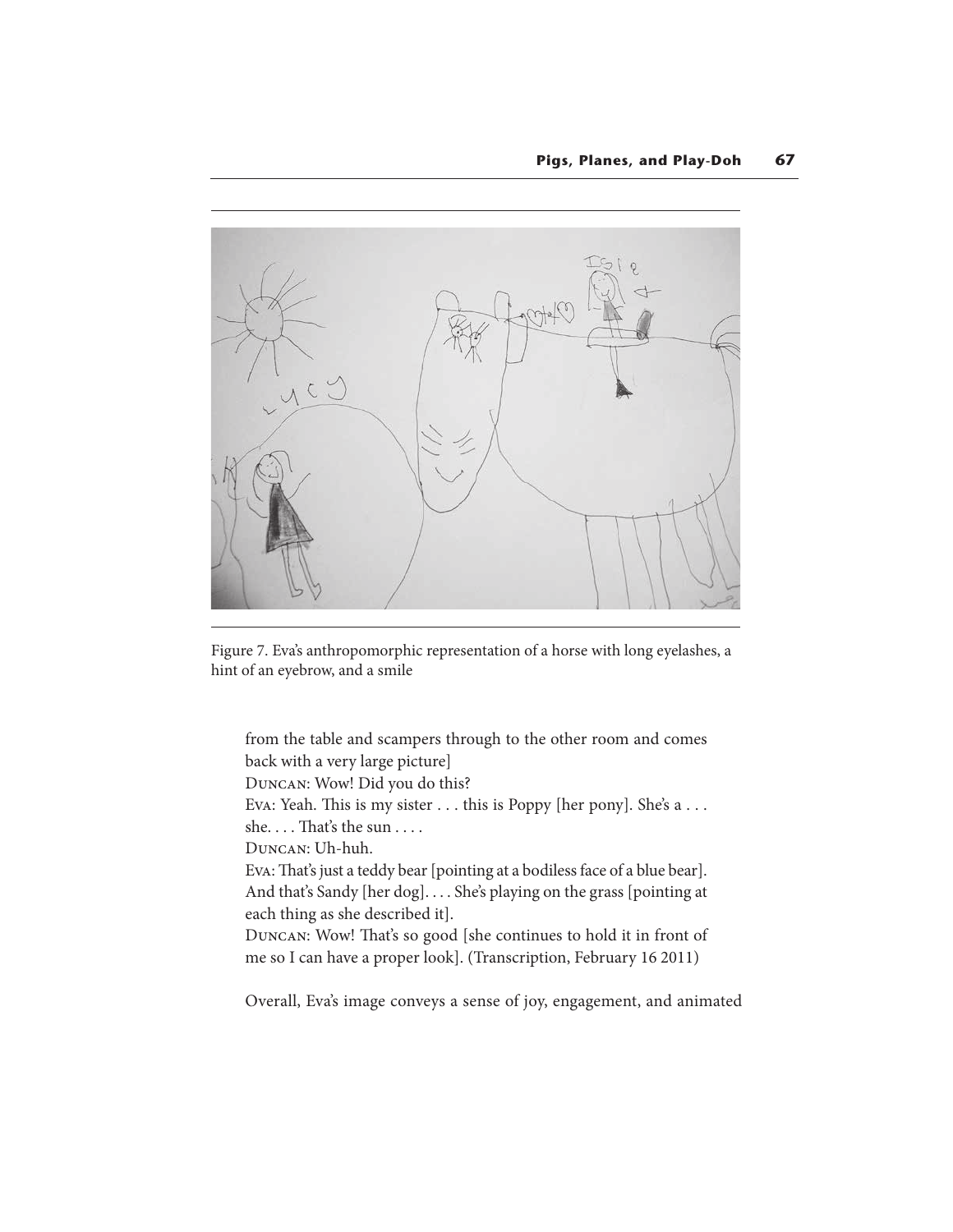interaction. She may consider these to be the essential characteristics of play. The objects and items she plays with are not as important as who plays with her.

Her other drawings did not represent individual figures or decontextualized objects. For this reason, play from Eva's perspective could be considered a social practice. Eva finds it important to include more abstract features such as friendship, love, and affiliation between play partners. She represented this by using hearts, kisses, and smiling faces, suggesting that those who are part of her play are individuals with whom she has close relationships. Further informed by conversation and observation, we discover these are also individuals who live with her and spend a significant amount of time together. Again, we conclude from this discussion that the objects and items she played with were not as important as with whom she played.

Plowman and Stevenson (2012) reinforce this point, suggesting that in the absence of play props such as toys or equipment, representations of play always feature a play partner. From children's perspectives, a central aspect of play, or possibly a criterial aspect of representing play visually, is the inclusion of others. For this reason, play might be conceptualized as playing with something, either an object or a person.

## **Discussion**

I have tried to illuminate the diversity of children's representations of play, and by doing so, to offer a glimpse of children's unique perspectives on play. Social semiotics provide a framework to consider children's signs and signification not in isolation but as a social practice. This lens proves useful for understanding children's play as revealed through their drawings and drawing process. For instance, research suggests that, from a child's perspective what defines play is not a predetermined or specific activity but the nature of the engagement (its affect, its context, the significant others, or the objects involved) in any activity and the interactions between them. My approach provided opportunities to explore what children liked to play, and at the same time, to discover how a child may conceptualize play. We must also acknowledge that drawing can be a demonstration of play itself. As a result, the behavior exhibited during the drawing activity can elucidate what children perceive as play, playful behavior, imaginary play, or what they see as amusing or entertaining. Indeed Moyles (1989) refers to drawing as a form of "intellectual play" involving creativity and innovation,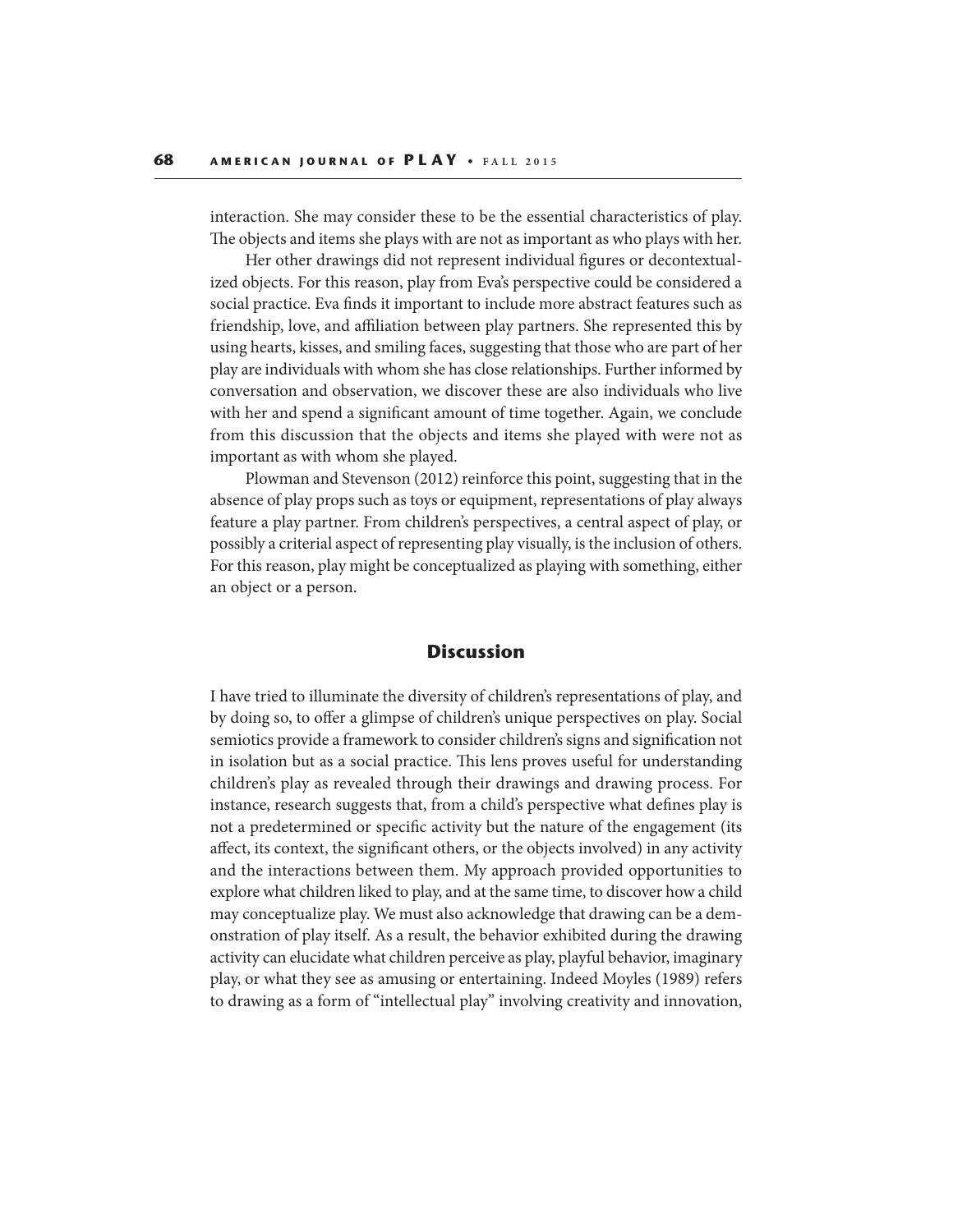fantasy, and problem solving. This suggests a complex interrelationship between play and drawing, developing synchronously as the child masters the use of symbol systems and thought and imagination becomes visible. Through his or her process, a child masters the use of drawing as a semiotic vehicle. Once children have identified the semiotic potential of drawing, they have found a cultural tool (Cox 2005) that offers not only a means of communicating with others but also a means of making their mark on the world (Matthews 1999; Wright 2010).

If a researcher's objectives are to use data from drawing as representations of a child's perspective, the last thing a researcher would want is to misrepresent that child through over- or misinterpretation of his or her meanings. For instance, if a child draws an object flying across the horizon, is the goal to represent a generic bird or something more specific such as a seagull? Or, is it a different flying object, such as a superhero or a plane? Why has the child included the object in the drawing? Is it of significance to the child—a pet, a fictitious character from a favorite movie, or a toy? We need to look for both the intentions of the child and the personal signication attributed to the representation by the child (Wright 2007). In the next stage of understanding, we access the signication attributed by a child to his or her representation—by listening to his or her descriptions while drawing and noting the other modes of communication he or she uses to express additional meanings.

Another important aspect of using children's drawings to understand play involves their representations of abstract concepts. Many studies ask children to draw abstract concepts, as I have noted. Researchers may choose drawing as a method for expressing abstract topics because they worry about young children's abilities to articulate these views verbally. However, abstract topics may be dif ficult to represent regardless of the mode of communication. With this in mind, an important aspect of my research included exploring the abstract concepts as static visual representations. So, I asked children to draw pictures relating to play.

As social beings, children create representations that are inevitably embedded in the social (Jewitt and Oyama 2001). A child therefore will engage in a decision-making process guided by various aspects of his or her social situation (Kress 2010). For instance, children may consider characteristics of the audience (for example, whether an adult would be familiar with particular cartoon characters), the desire to produce an image which would be easily, as well as correctly, interpreted by another as play (something not too abstract and open to interpretation), given of course their own skills and the available resources (i.e., nothing too complex to draw). One could argue that the ease of representing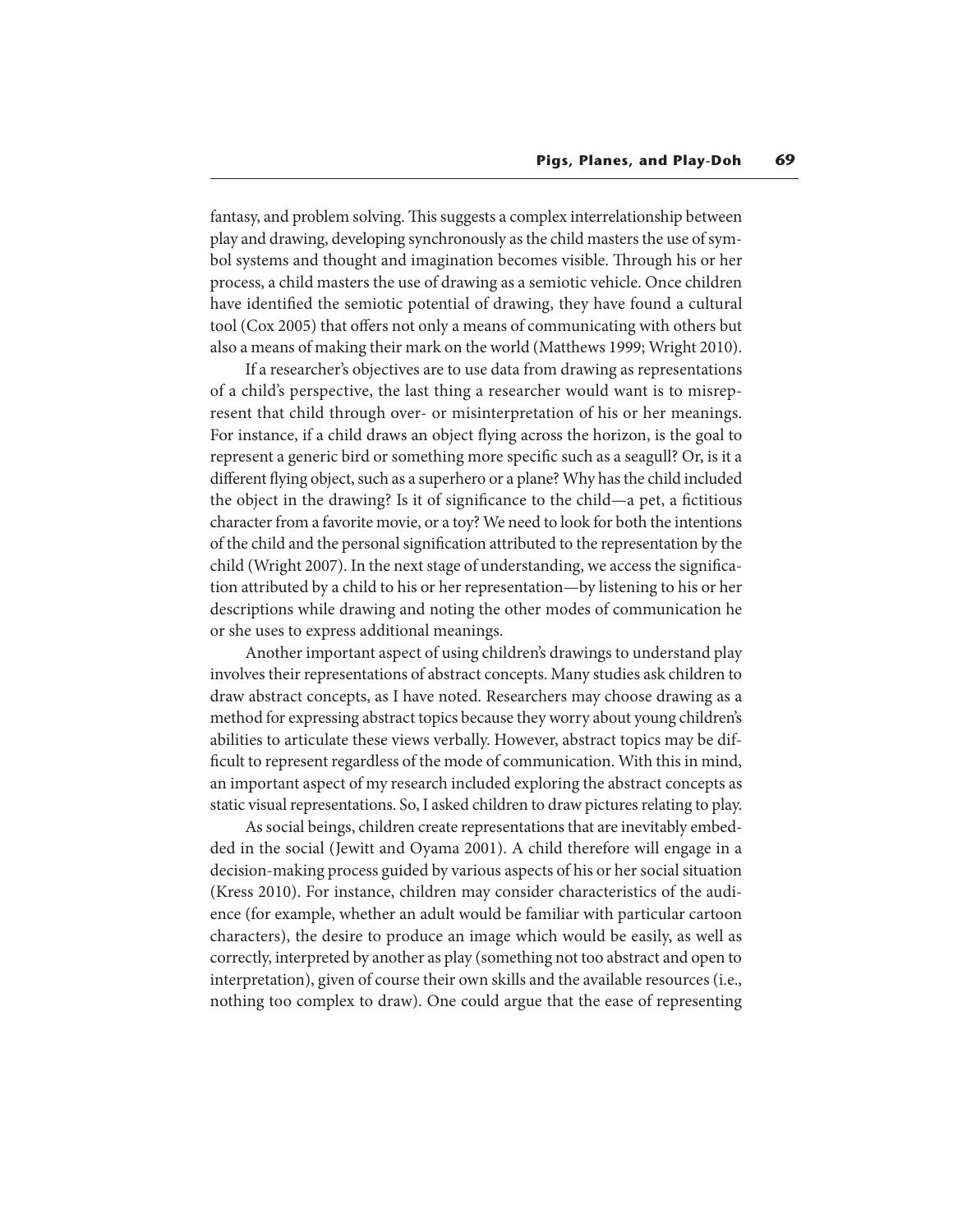play depends on the type or element of play a child may want to depict. Asking children to draw something they did that day, or to draw their favorite thing to play, or to draw what they think play to be demands very different things from children and their drawings. Although a child may understand a subject, anything he or she depicts on paper will involve various limitations. These may include children's ability to draw certain concepts and objects: what they choose to draw; how easy a concept or object is to draw; and how they choose to draw it (style, favorite or familiar mediums, symbols or representations).

Despite these variations, children's drawings reveal past experiences, with whom they play, their definitions of play, and significant components of play episodes. Children use drawing as a semiotic vehicle to communicate and share meanings, feelings, and past events. To this end, drawing as a multimodal method allows children to create meaning in a multiplicity of ways using gesture, symbols, speech, action, line, shape, and color (Kress 2010). Subsequently, these afford more opportunities for children to express their ideas about play, as evident in the way children use not only the images drawn on the page but also the actual process of drawing to communicate experiences and significant elements of play. Children often enrich their drawings with dialogue, show-and-tell, sound effects, and role play—what Matthews (2010) terms action representation. Therefore, children may use drawing, as embodied mode, to represent play beyond the confines of a piece of paper.

## **Conclusion**

I have shown that drawing may provide a useful tool to facilitate researchers in exploring the broad and transient concept of play, and most importantly, to explore play from a child's perspective. For instance, rather than observing children's play as an outsider who interprets children's activities according to one theory or documents them selectively, I wish to use children's drawings (images, conversation, gestures, and all other modes of meaning making generated during creations) to convey what they see as meaningful or entertaining representations of their play. Wood (2012) suggests that "we can never fully understand the complexities of play, even from the perspectives of the players themselves" (4), but I argue that by giving greater emphasis to children's own definitions and representations of play, at least we can better understand children's perspectives.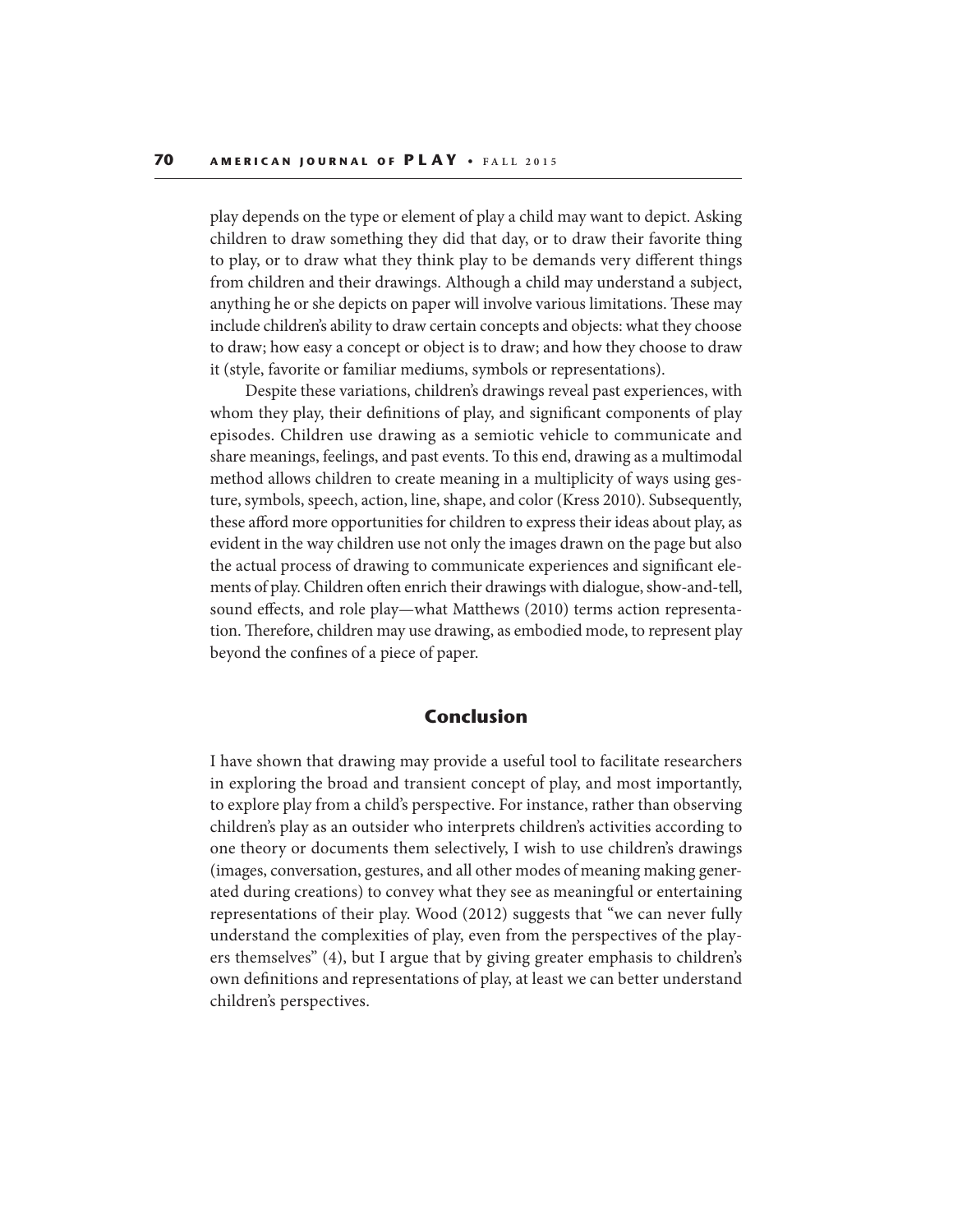#### **REFERENCES**

- Ailwood, Jo. 2003. "Governing Early Childhood Education through Play." Contemporary Issues in Early Childhood 4:286–99.
- Angelides, Panayiotis, and Antonia Michaelidou. 2009. "The Deafening Silence: Discussing Children's Drawings for Understanding and Addressing Marginalization." Journal of Early Childhood Research 7:27–45.
- Arnheim, Rudolf. 1954. Art and Visual Perception: A Psychology of the Creative Eye. \_\_\_\_\_\_. 2011. Ethical Guidelines for Educational Research. 2nd rev.
- Arnott, Lorna, Deidre Grogan, and Pauline A. Duncan. Forthcoming. "Lessons from Using iPads to Understand Young Children's Creativity." Contemporary Issues in Early Childhood.
- Berinstein, Stephany, and Lilian Magalhaes. 2009. "A Study of the Essence of Play Experience to Children Living in Zanzibar, Tanzania." Occupational Therapy International 16:89–106.
- British Educational Research Associates. 2004. Revised Ethical Guidelines for Educational Research.
- Cheng, Mei-Fang, and James E. Johnson. 2010. "Research on Children's Play: Analysis of Developmental and Early Education Journals from 2005 to 2007." Early Childhood Education Journal 37:249–59.
- Cohen, David. 2006. The Development of Play. 3rd ed.
- Cox, Sue. 2005. "Intention and Meaning in Young Children's Drawing." International Journal of Art and Design Education 24:115–25.
- Driessnack, Martha. 2005. "Children's Drawings as Facilitators of Communication: A Meta-Analysis." Journal of Pediatric Nursing 20:415–23.
- Duncan, Pauline Agnieszka. Forthcoming. "Lessons from Using iPads to Understand Young Children's Creativity." Contemporary Issues in Early Childhood.
- Edmiston, Brian. 2008. Forming Ethical Identities in Early Childhood Play.
- EYFS Development Matters. 2012. Early Years Foundation Stage Framework 2012. http://www.foundationyears.org.uk/eyfs-statutory-framework.
- Flewitt, Rosie. 2005. "Conducting Research with Young Children: Some Ethical Considerations." Early Child Development and Care 175:553–65.
- Ginsburg, Kenneth R., the Committee on Communications, and the Committee on Psychosocial Aspects of Child and Family Health. 2007. "The Importance of Play in Promoting Healthy Child Development and Maintaining Strong Parent-Child Bonds." Pediatrics 119:182–91.
- Glenn, Nicole M., Camilla J. Knight, Nicholas L. Holt, and John C. Spence. 2013. "Meanings of Play among Children." Childhood 20:185–99.
- Greene, Sheila, and Malcolm Hill. 2005. "Researching Children's Experience: Methods and Methodological Issues." In Researching Children's Experience: Approaches and Methods, edited by Sheila Greene and Diane Hogan, 1–21.
- Grieshaber, Susan, and Felicity McArdle. 2010. The Trouble with Play.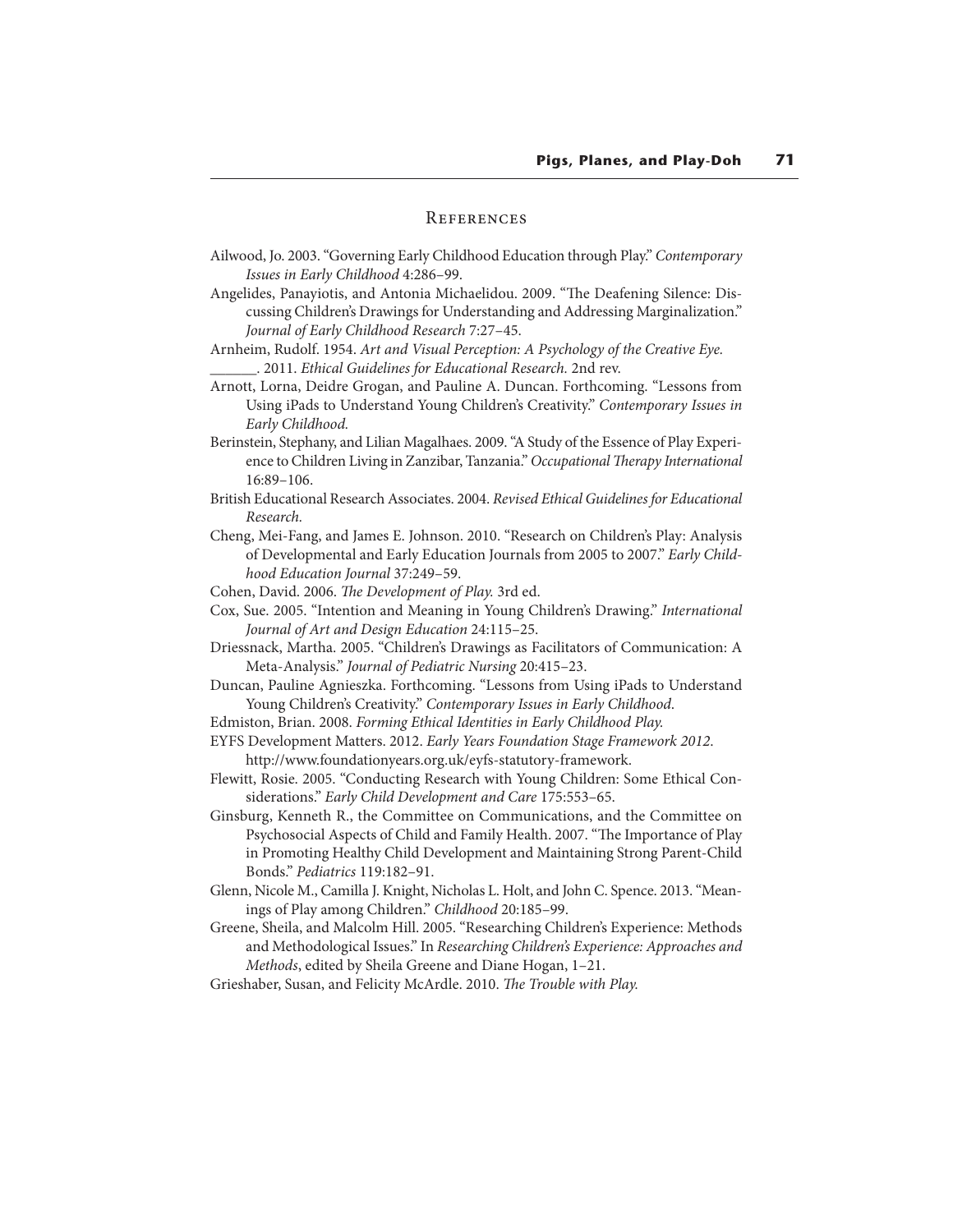- Harker, Christopher. 2005. "Playing and Affective Time-Spaces." Children's Geographies 3:47–62.
- Hill, Malcolm. 1997. "Participatory Research with Children." Child & Family Social Work 2:171–83.
- Hodge, Robert, and Gunter Kress. 1988. Social Semiotics.
- Howard, Justine. 2010. "Making the Most of Play in the Early Years: The Importance of Children's Perceptions." In Play and Learning in the Early Years, edited by Pat Broadhead, Justine Howard, and Elizabeth Wood, 145–60.
- Irwin, Lori G., and Joy Johnson. 2005. "Interviewing Young Children: Explicating Our Practices and Dilemmas." Qualitative Health Research 15:821–31.
- Isenberg, Joan Packer, and Nancy Quisenberry. 2002. "PLAY: Essential for All Children (A Position Paper of the Association for Childhood Education International)." Childhood Education 79:33–39.
- Jewitt, Carey, and Rumiko Oyama. 2001. "Visual Meaning: A Social Semiotic Approach." In Handbook of Visual Analysis, edited by Theo Van Leeuwen and Carey Jewitt, 134–56.
- Korzenik, Diana. 1995. "The Changing Concept of Artistic Giftedness." In The Development of Artistically Gifted Children: Selected Case Studies, edited by Claire Golomb, 1–30.
- Kress, Gunther. 1997. Before Writing: Rethinking the Paths to Literacy.
- \_\_\_\_\_\_. 2010. Multimodality: A Social Semiotic Approach to Contemporary Communication.
- Kress, Gunther, and Theo Van Leeuwen. 1996. Reading Images: The Grammar of Visual Design.
- Lindqvist, Gunilla. 2001. "When Small Children Play: How Adults Dramatise and Children Create Meaning." Early Years: An International Research Journal 21:7–14.
- Lowe, Rosemarie J. 2012. "Children Deconstructing Childhood." Children and Society 26: 269–79.
- Matthews, John. 1997. "The 4 Dimensional Language of Infancy: The Interpersonal Basis of Art Practice." Journal of Art and Design Education16: 285–93.
	- \_\_\_\_. 1999. The Art of Childhood and Adolescence: The Construction of Meaning.
- \_\_\_\_\_\_. 2003. Drawing and Painting: Children and Visual Representation.
- \_\_\_\_\_\_. 2010. Starting from Scratch: !e Origin and Development of Expression, Representation and Symbolism in Human and Non-Human Primates.
- Meire, Johan. 2007. "Qualitative Research on Children's Play: A Review of Recent Literature." In Several Perspectives on Children's Play: Scientific Reflections for Practitioners, edited by Tom Jambor and Jan Van Gils, 29–78.
- Morrow, Virginia, and Martin Richards. 1996. "The Ethics of Social Research with Children: An Overview." Children & Society 10:90-105.
- Moyles, Janet R. 1989. Just Playing? The Role and Status of Play in Early Childhood Education.
	- \_\_\_\_\_\_. 2005. !e Excellence of Play. 2nd ed.
- Pallasmaa, Juhani. 2009. The Thinking Hand: Existential and Embodied Wisdom in Architecture.